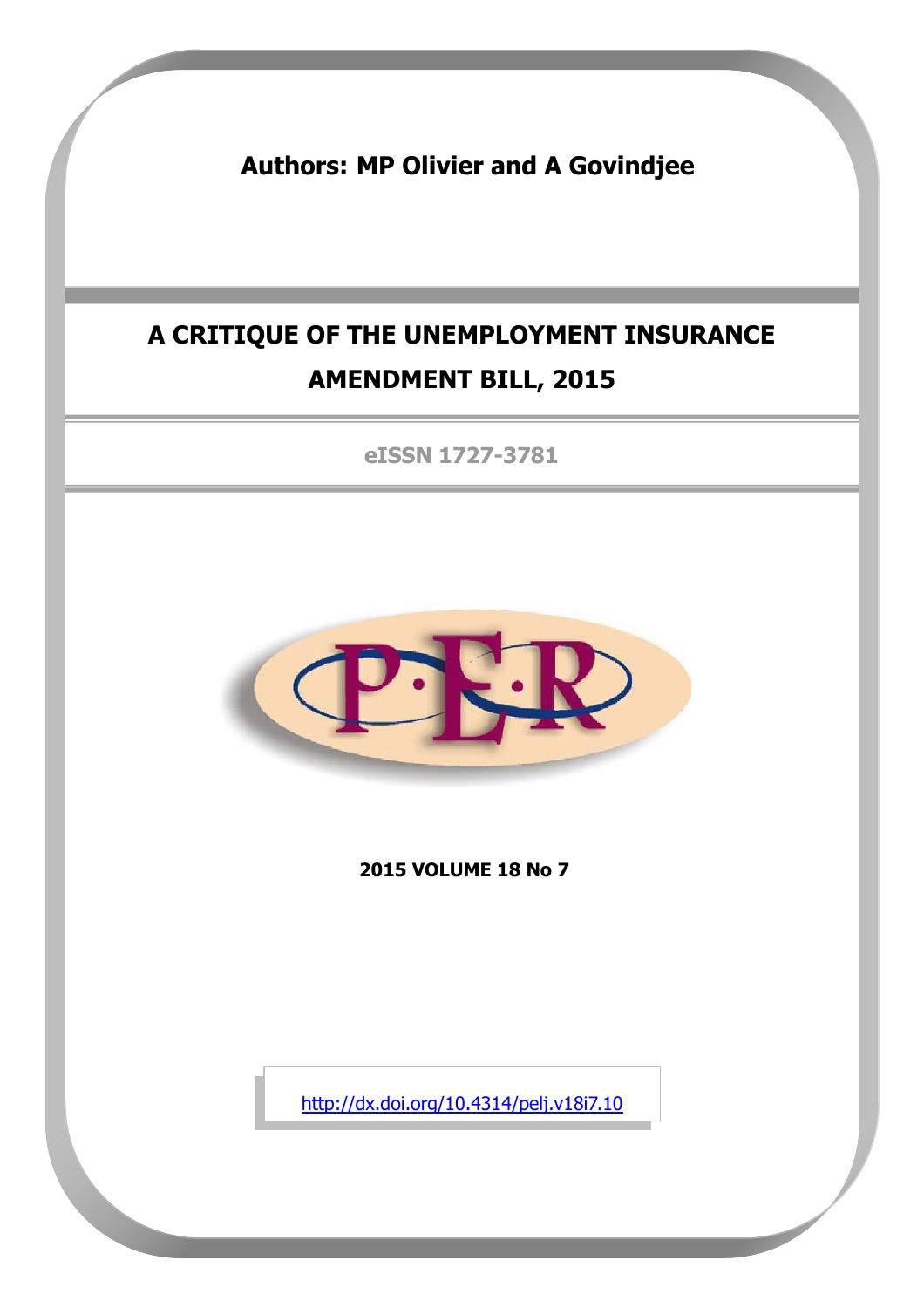# **A CRITIQUE OF THE UNEMPLOYMENT INSURANCE AMENDMENT BILL, 2015**

#### **MP Olivier\* and A Govindjee\*\***

# **1 Introduction: The need to amend the Unemployment Insurance Act, 2001**

The publication of proposed amendments to the *Unemployment Insurance Act* 63 of 2001 (the UIA / the Act), including the tabling of an *Unemployment Insurance* Amendment Bill (B25-2015) (the Bill) for public consideration, is a welcome occurrence. This presents the opportunity to address existing shortcomings, deficiencies and inconsistencies facing the Unemployment Insurance Fund (the UIF / the Fund). Indeed, the extension of coverage (through the amendment of section 3(1)), the adjustment of the accrual rate of a contributor's entitlement to unemployment insurance benefits, the extension of the maximum duration of benefits (in terms of an amendment to section 13(3)(a)), the focus on matters relating to maternity benefits and the intention to use the Fund for preventing unemployment and re-integration into employment (via an expanded section 5) are all examples of noteworthy interventions. Notwithstanding these advancements, there are various crucial matters of substance that require further revision, in some instances due solely to the manner in which the proposed amendments have been formulated. These matters of substance relate to the following areas:

- Non-compliance with particular international standards
- Issues of coverage and application

 $\overline{a}$ 

 The purpose of the UIA and the application of the Fund: Preventing / combating unemployment and re-integration

Marius Olivier. BA LLB (UP) LLD (UNISA). Extraordinary Professor, Faculty of Law, Northwest University (Potchefstroom), South Africa; Adjunct-Professor, Faculty of Law, University of Western Australia (UWA), Perth, Australia. E-mail: [olivier@isl-p.org.](mailto:olivier@isl-p.org)

<sup>\*\*</sup> Avinash Govindjee. BA LLB (Rhodes) LLM (*cum laude*) (UPE) LLD (NMMU). Professor of Law, Head of the Department of Public Law and Deputy Head of the Labour and Social Security Law Unit, Nelson Mandela Metropolitan University, South Africa and consulting attorney: Cliffe Dekker Hofmeyr. Email: avinash.govindjee@nmmu.ac.za.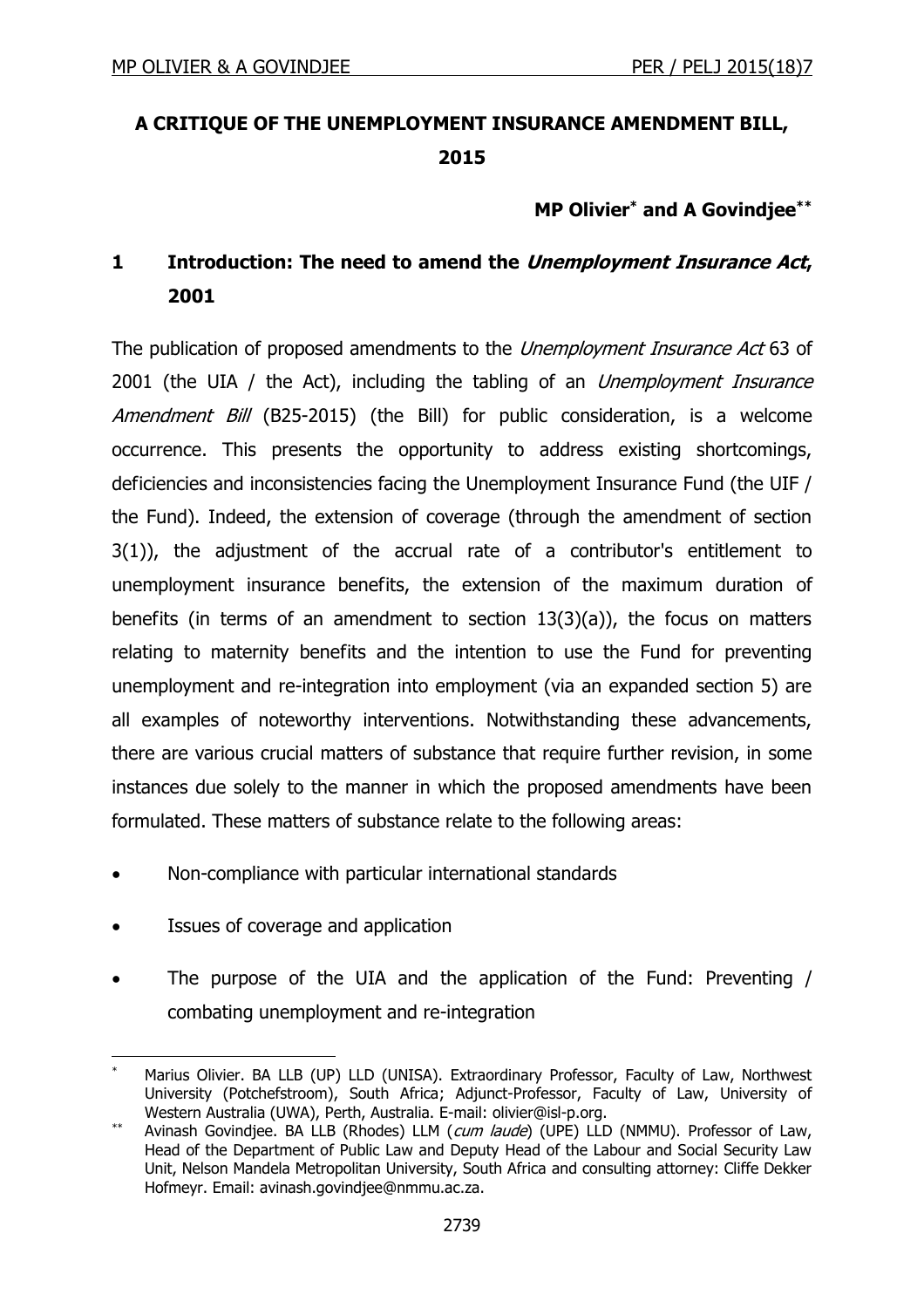- Benefits rates and periods
- Maternity benefits
- Dependants' benefits
- Dispute resolution and adjudication
- Penalties and offences

Each of these issues is considered in turn in this note, which essentially reflects on the proposed changes to the UIA and their shortcomings, including in the context of international standards.<sup>1</sup>

# **2 Key substantive issues in need of revision**

# **2.1 Non-compliance with particular international standards**

# 2.1.1 Background

The importance of aligning the UIA with international standards flows from the constitutional confirmation that South Africa is bound by ratified international instruments. <sup>2</sup> The *Constitution of the Republic of South Africa*, 1996 (the Constitution) also contains prescripts to consider international law when interpreting the Bill of Rights and to accord a reasonable interpretation to the UIA, which is consistent with international law, when interpreting any legislation (section 233).<sup>3</sup>

Some attempt has been made to align the UIA to international and regional standards. Most notable in this regard is the setting of the rate of maternity benefits at 66% of a (female) contributor's earnings, $4$  which will make the UIA compliant with

 $\overline{a}$  $1$  This note draws to some extent on a comment submitted to the Unemployment Insurance Commissioner, South Africa during August 2013 (Olivier and Govindjee 2013 http://www.nwu.ac.za/sites/www.nwu.ac.za/files/files/p-fl/documents/UIA%20AMENDMENT% 20BILL%20%28Comments%20-%20Institute%20for%20Social%20Law%20and.pdf). These remarks, made during 2014, have been substantially revised, in order to provide commentary on the latest version of the Bill.

<sup>&</sup>lt;sup>2</sup> Section 231(2) of the *Constitution of the Republic of South Africa*, 1996 (the *Constitution*).<br><sup>3</sup> Sections 39(1)(b) 233 of the *Constitution* 

 $3$  Sections 39(1)(b), 233 of the *Constitution*.<br> $4$  See the proposed addition of s 12(3)(b) to

See the proposed addition of s 12(3)(b) to the *Unemployment Insurance Act* 63 of 2001 (UIA / the Act).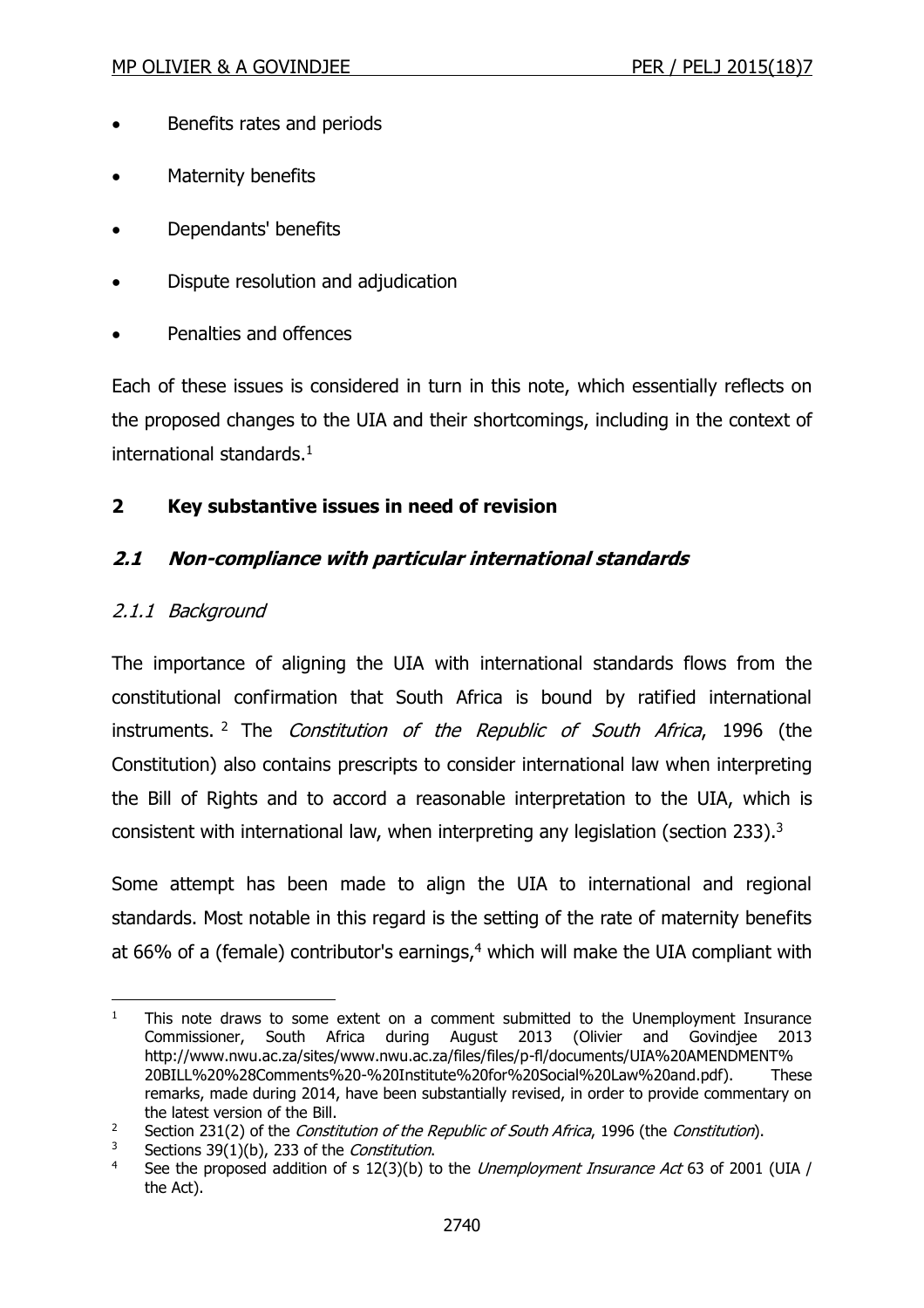the provisions of the International Labour Organisation (ILO) Maternity Protection Convention  $183$  (2000),<sup>5</sup> article  $16(1)$  of the 2014 SADC Protocol on Employment and Labour, and the 2007 Code on Social Security in the SADC.<sup>6</sup>

Several international including regional instruments inform unemployment provision and therefore serve as yardsticks against which to measure the UIA and its intended amendments. These instruments could potentially influence the interpretation of the relevant statutory provisions and the interplay between the constitutional and the (to be amended) UIA statutory framework. Building on the *Universal Declaration of* Human Rights of 1948, which grants to everyone the right to social security<sup>7</sup> and the "right to security in the event of ... unemployment", the UN's 1966 International Covenant on Economic, Social and Cultural Rights (ICESCR) specifically provides that "The State Parties to the present Covenant recognize the right of everyone to social security, including social insurance" as being of "central importance in guaranteeing human dignity for all persons when they are faced with circumstances that deprive them of their capacity to fully realize their Covenant rights". <sup>8</sup> The importance of the ICESCR and the General Comment (No. 19 of 2008) for the discussion on employment protection has been significantly heightened by South Africa's ratification of this instrument on 12 January 2015. <sup>9</sup> Of relevance also for the coverage of maternity benefits under the UIA is the 1979 UN Convention on the Elimination of All Forms of Discrimination against Women (CEDAW), ratified by South Africa on 15 December 1995.<sup>10</sup> ILO Recommendation 202 of 2012 on National Floors of Social Protection is another example of a recent international instrument which, albeit not binding in nature, provides core guidelines in respect of (minimum) social protection, including minimum benefits in the event of unemployment and

<sup>&</sup>lt;sup>5</sup> See art 6.3 of the *ILO Maternity Protection Convention 183* (2000) (Convention 183).

<sup>&</sup>lt;sup>6</sup> See art 8.1 of the *Code on Social Security in the SADC* (2007).

<sup>&</sup>lt;sup>7</sup> Article 22 of the Universal Declaration of Human Rights (1948).<br><sup>8</sup> See CESCR Ceneral Comment No. 19: The Bight to Social Secu

See CESCR General Comment No 19: The Right to Social Security UN Doc E/C.12/GC/19 (2008) (General Comment No 19) para 1.

<sup>&</sup>lt;sup>9</sup> See OHCHR 2015 http://tbinternet.ohchr.org/ layouts/TreatyBodyExternal/Treaty.aspx?Treaty= CESCR&Lang=en.

<sup>&</sup>lt;sup>10</sup> See OHCHR 2015 http://tbinternet.ohchr.org/ layouts/TreatyBodyExternal/Treaty.aspx?Treaty= CEDAW&Lang=en.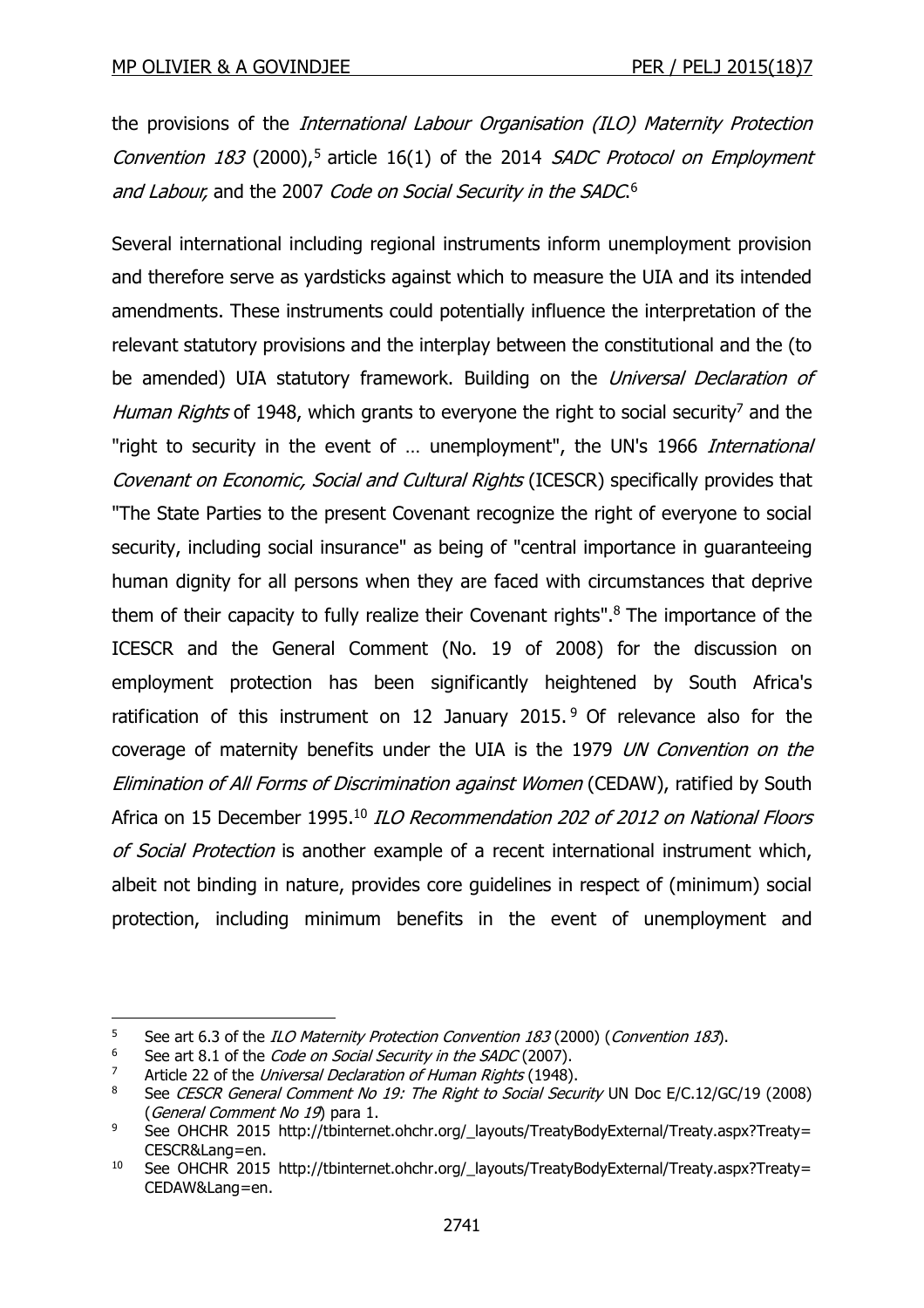maternity.<sup>11</sup>

More recently, the (not yet in force) *SADC Protocol on Employment and Labour*<sup>12</sup> was adopted in 2014, <sup>13</sup> covering both unemployment and (unemployment-related) maternity.<sup>14</sup>

Unemployment benefits constitute one of the nine social security branches covered by the core ILO social security Convention, that is ILO Social Security (Minimum Standards) Convention.<sup>15</sup> If the UIA were to be compliant with Convention 102, this would assist in the ratification by South Africa of *Convention*  $102$  – the Convention can be ratified by compliance with three of the nine branches.<sup>16</sup> Both article 11(2) of the new SADC Protocol on Employment and Labour and article 4.3 of the Code on Social Security in the SADC require of SADC Member States to align their social security system with the standards embedded in ILO Convention 102. In addition, the higher-level ILO Convention in this area, namely the *Employment Promotion and* Protection against Unemployment Convention,<sup>17</sup> contains provisions that are crucial for evaluating the state of unemployment insurance protection in South Africa.

It is therefore important to note that despite the attempt indicated above to align the UIA with international and regional standards, there are several examples of non-compliance with these standards (including but not restricted to *Convention* 102), appearing from the Bill, read with the provisions of the UIA. The following need to be mentioned in particular:

- The failure to provide for a *minimum* period of benefits
- Maternity benefits issues of coverage and disparate treatment

 $\overline{a}$ <sup>11</sup> See paras 5(a), 5(c) and 9(2) of the *ILO Recommendation on National Floors of Social Protection* 202 (2012) (Convention 202).

<sup>12</sup>  $SADC$  Protocol on Employment and Labour (2014).

<sup>13</sup> See SATUCC 2015 http://www.satucc.org/sadc-protocol-on-employment-labour.<br>14 See arts 15 and 16 of the *SADC Protocol on Employment and Labour* (2014) resi

<sup>&</sup>lt;sup>14</sup> See arts 15 and 16 of the *SADC Protocol on Employment and Labour* (2014) respectively.<br><sup>15</sup> Ch IV of *Convention 102* The other branches are medical care, sickness, old age, empl

Ch IV of Convention 102. The other branches are medical care, sickness, old age, employment injury, family, maternity, invalidity and survivors' benefits.

<sup>&</sup>lt;sup>16</sup> See art 2(a)(ii) of *Convention 102*.<br><sup>17</sup> Employment, Promotion, and Pi

<sup>17</sup> Employment Promotion and Protection against Unemployment Convention 168 (1988) (Convention 168).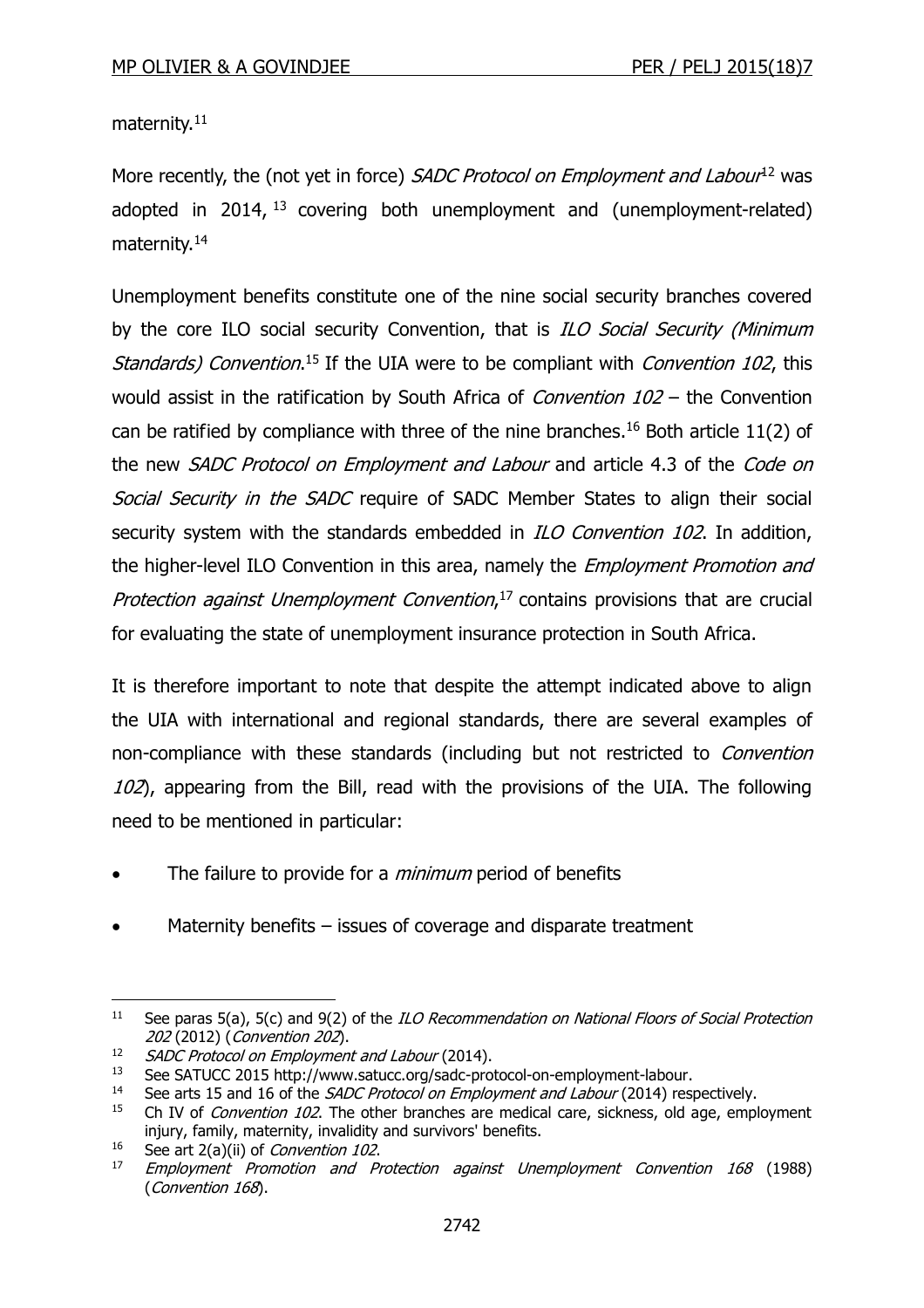- The waiting period access to unemployment benefits
- The unavailability of benefits in the event of partial unemployment and the suspension or reduction of earnings

#### 2.1.2 The failure to provide for a minimum period of benefits

Convention 102 requires a *minimum* period for which benefits should be paid in relation to:

- unemployment benefits (13 weeks);<sup>18</sup>
- sickness benefits (normally 26 weeks, but can be reduced to 13 weeks);<sup>19</sup> and
- maternity benefits (a minimum of 12 weeks);<sup>20</sup>

In order to preclude abuse, the two Conventions (102 of 1952 and 183 of 2000) then stipulate that a minimum *qualifying* period (of work / contributions, one assumes) can be stipulated as far as these different categories of benefits are concerned.<sup>21</sup> Article 6(5) and (6) of *Convention 183* of 2000 (*Maternity Protection* Convention) (quoted immediately below) refers to qualifying conditions in relation to maternity benefits, qualified by the need to ensure that "a large majority of women" should be able to satisfy them and, if a woman is unable to meet these qualifying conditions, she should be entitled to (means-tested) social assistance.

6.5 Each Member shall ensure that the conditions to qualify for cash benefits can be satisfied by a large majority of the women to whom this Convention applies.

6.6 Where a woman does not meet the conditions to qualify for cash benefits under national laws and regulations or in any other manner consistent with national practice, she shall be entitled to adequate benefits out of social assistance funds, subject to the means test required for such assistance.

The UIA apparently does not comply with these minimum periods for which benefits should be paid, as it links eligibility to benefits to the period of contribution (ie

<sup>&</sup>lt;sup>18</sup> Article 24 of *Convention 102*.

<sup>&</sup>lt;sup>19</sup> Article 18(1) and (2) of *Convention 102*.<br><sup>20</sup> Article 52 of *Convention 102* This may

Article 52 of *Convention 102*. This may be extended to 14 weeks in accordance with art 4.1 of the ILO Maternity Protection Convention 183 (2000), read with art 6 of the same Convention.

<sup>&</sup>lt;sup>21</sup> See art 17 (sickness benefits), art 23 (unemployment benefits) and art 51 (maternity benefits) of Convention 102.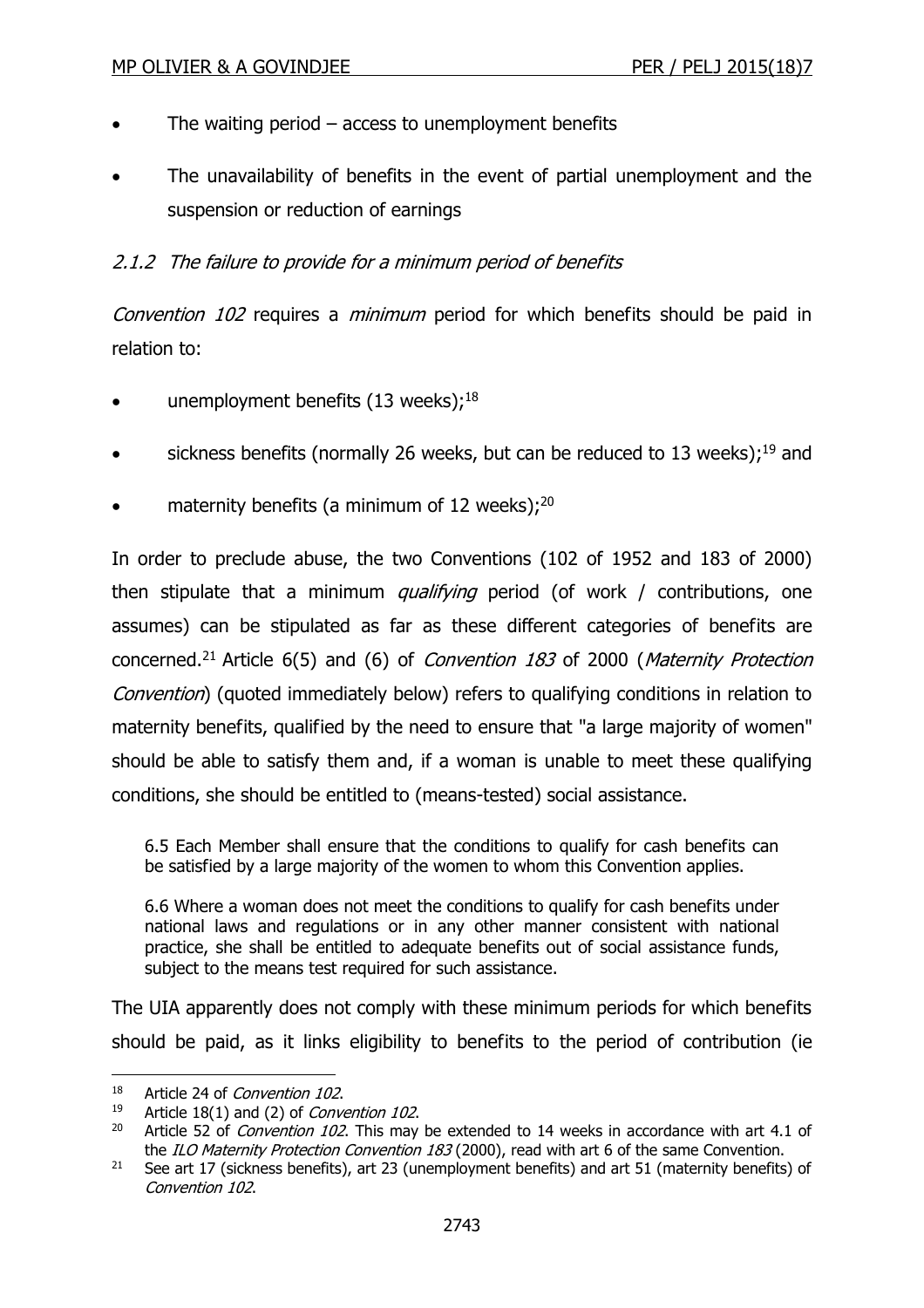contribution credits). And yet, it now introduces a *qualifying* period of 13 weeks for maternity benefits.<sup>22</sup> Perhaps this could have been seen as a "reasonable" qualifying period had the position been that the woman would have been entitled to the full 17.32 weeks of maternity *benefits* – however, as discussed in paragraph 2.5.4 below, section 24(4) of the UIA still refers to a *maximum* period of benefits of 17.32 weeks, suggesting that the actual amount to be received will depend upon the build-up of contribution credits. <sup>23</sup> The UIA does not contain minimum qualifying periods for any of the other benefit types, a fact which is the subject of later discussion.

In a recent publication the ILO makes it clear that these minimum benefit periods must apply in the event that *Convention 102* has been ratified.<sup>24</sup> At the core of this requirement is the need to ensure that benefits should be paid for an adequate period of time – in fact, the right to social security, in the ICESCR sense of the word, also implies that at the expiry of the period for which unemployment (insurance) benefits are received, the social security system should ensure adequate protection of the unemployed worker, for example through social assistance.<sup>25</sup> This is echoed by the guideline contained in ILO Recommendation 202 on National Floors of Social Protection, which requires "basic income security, at least at a nationally defined minimum level, for persons in active age who are unable to earn sufficient income, in particular in cases of sickness, unemployment, maternity and disability". In short, an unemployment benefit regime based on the acquisition of "contribution credits" or "days of benefit based on days of work", which does not provide for a minimum period of benefits in accordance with the requirements of *Convention 102*, is likely to be regarded as being in conflict with *Convention 102* and, for that matter, as far as maternity benefits are concerned, with the requirements of *Convention 183*.<sup>26</sup> Continuing to link the period of benefits to the accumulated contributions is problematic, given the international law imperatives, and prejudices newer

<sup>&</sup>lt;sup>22</sup> See s 24(6) of the Act, as introduced by the Bill, which states that a contributor is not entitled to benefits unless she was in employment, whether as a contributor or not, for at least 13 weeks before the date of application for maternity benefits.

<sup>&</sup>lt;sup>23</sup> The amended s  $24(5)$  does state that a contributor who has a miscarriage during the third trimester or bears a still-born child is entitled to a *full* maternity benefit of 17.32 weeks.

<sup>&</sup>lt;sup>24</sup> ILO *Social Security* 94.

General Comment No 19 para 16.

<sup>&</sup>lt;sup>26</sup> Article 4 of *Convention 102*.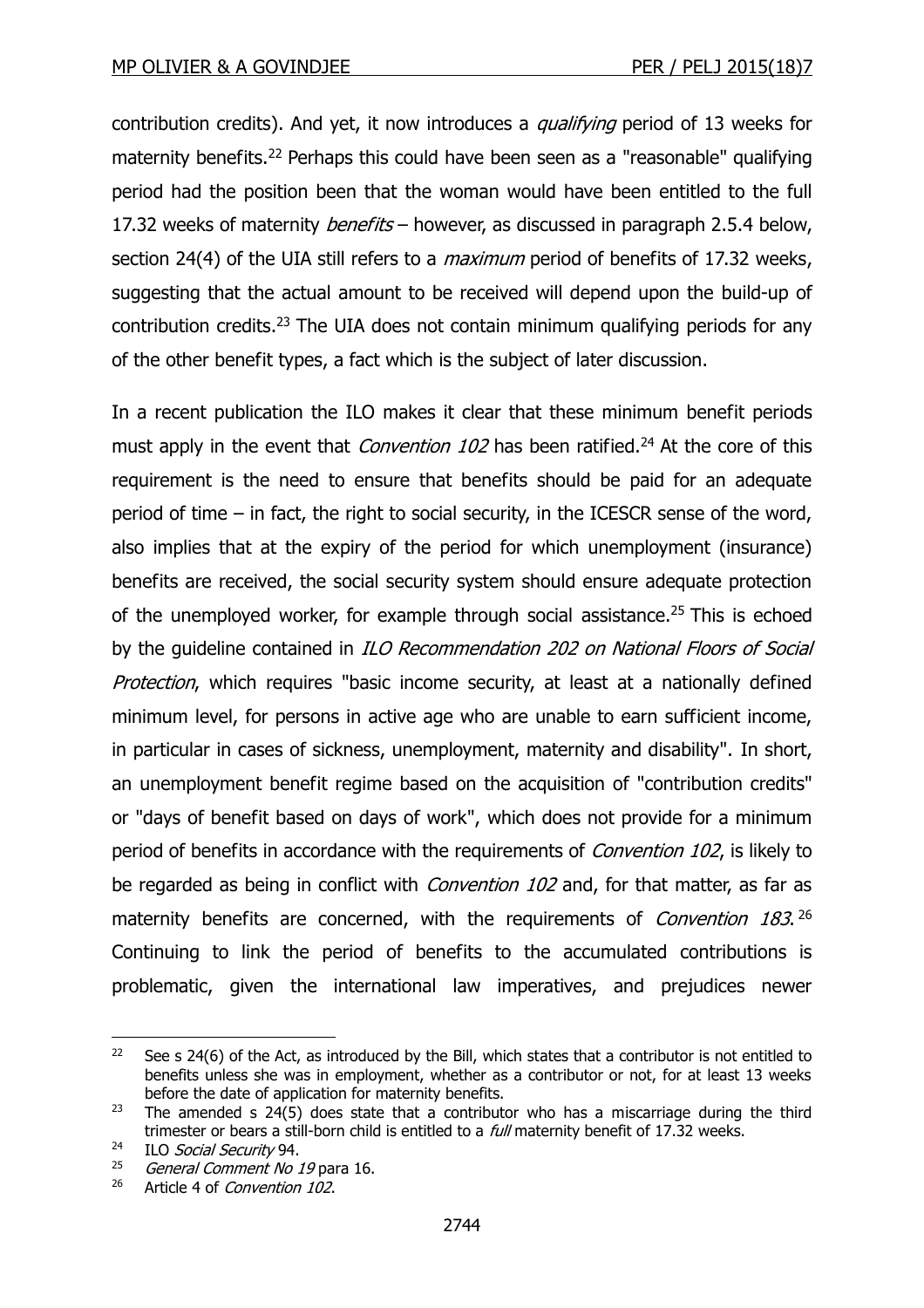employees who have been unable to accumulate sufficient credits even to enjoy the minimum level of benefits. Simultaneously, however, it has to be reiterated that a qualifying period of work or contributions could be introduced in relation to all categories of benefits available under the UIA to preclude abuse.

# 2.1.3 Maternity benefits – issues of coverage and disparate treatment

In the area of maternity benefits under the UIA, it could be argued that the  $ILO$ Maternity Protection Convention 183 of 2000 should be the gold standard. The increase of the rate of maternity benefits to reflect a universally applicable rate of 66% of the (female) contributor's earnings is a clear indication that compliance with Convention 183 is intended.<sup>27</sup> The need to comply with this Convention further flows from the provisions of article 8.1 of the *Code on Social Security in the SADC*, which stipulates that "Member States should ensure that women are not discriminated against or dismissed on grounds of maternity and that they enjoy the protection provided for in the ILO Maternity Protection (Revised) Convention No. 183 of 2000" (emphasis added). This is underlined by the provisions of the more recent SADC Protocol on Employment and Labour, which stipulates that "State Parties shall ensure that maternity protection is afforded to all employed women, including those in atypical forms of dependent work, and shall endeavour to increase protection to the level provided for in the ILO Maternity Protection (Revised) Convention, 2000 (No. 183)".

A closer analysis of the Bill leaves one with the clear impression that the provisions of the Bill, read with the UIA provisions, do not fully comply with the requirements of Convention 183. This applies in particular in relation to issues of coverage and disparate treatment. As regards coverage, both the sphere of persons covered by the UIA and the nature of the benefits available require comment. Article 1 of Convention 183 stipulates that the term "woman" applies to any female person without discrimination whatsoever, while article 2 provides that the Convention "applies to all employed women, including those in atypical forms of dependent

 $27$  See para 2.1.1 above.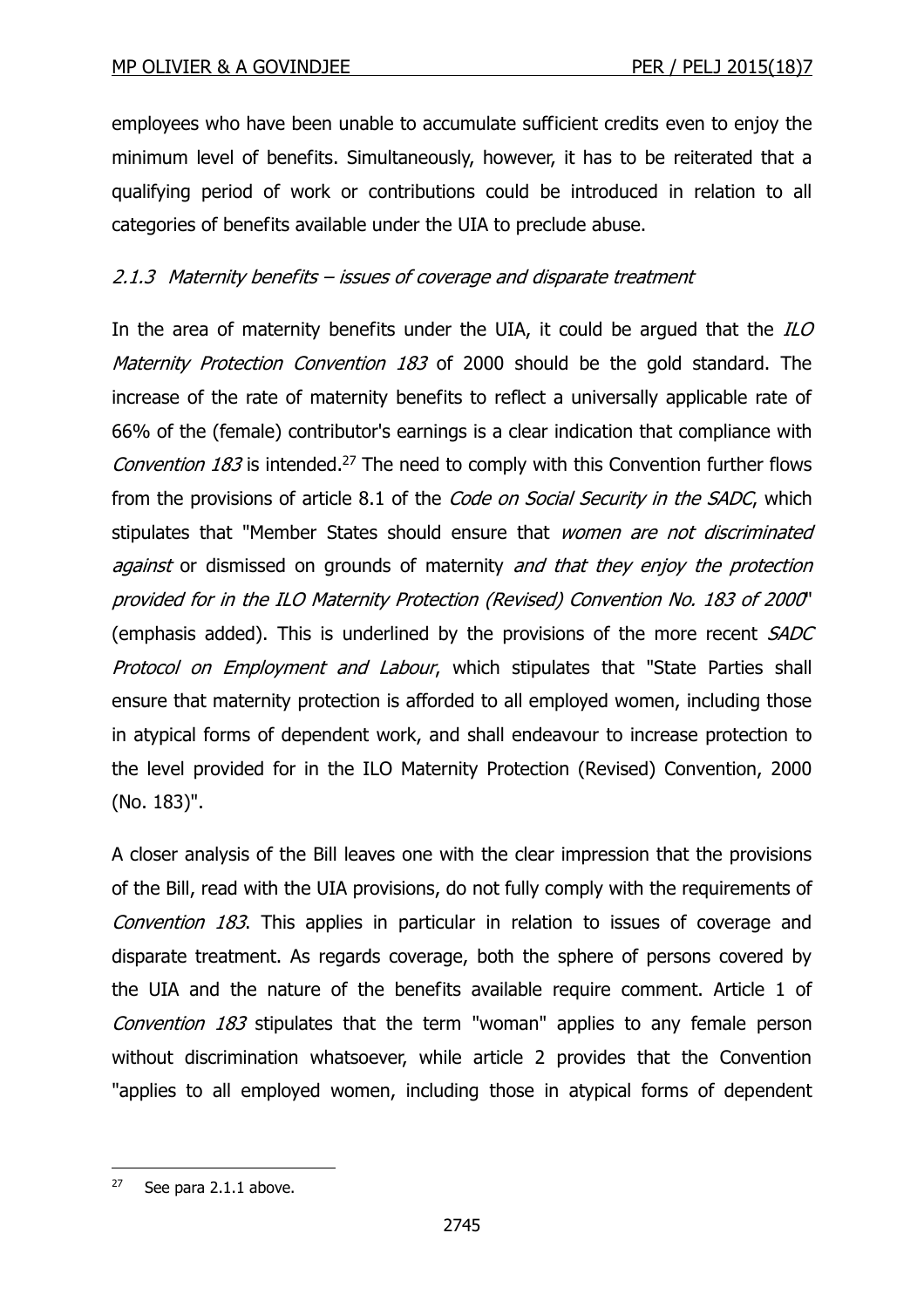work".<sup>28</sup> This is in fact confirmed by the interpretation to the right to social security in article 9 of the ICESCR in relation to both unemployment and maternity benefits – General Comment No 19 makes it clear that those involved in atypical forms of work should also be covered.<sup>29</sup> And yet, given the narrow framework of persons covered by the UIA, in particular the emphasis in the definition of "employee" in section 1 of the UIA on "remuneration" in respect of services rendered and the exclusion of independent contractors, the implication is that only employees working within the framework of an identifiable employment relationship are covered by the UIA – no attempt has been made to cover workers in atypical forms of dependent work. Determining precisely who will be entitled to claim benefits might be aided, at least to some extent, by the presumption contained in section 200A of the Labour Relations Act (LRA), 1995 as to who is an employee. This presumption is made applicable to the UIA by virtue of the provisions of this section, read with the definition of "employment law" in section 213 of the LRA.<sup>30</sup> Given that there are various factors that might make the presumption inapplicable (such as the earnings threshold and the need to identify an "employer" who is the recipient of the services rendered), this is, however, likely to be of only limited assistance.

Also, as far as benefits are concerned, as indicated in paragraph 2.1.2 above, article 6.6 of Convention 183 requires that a woman who does not meet the conditions to qualify for cash benefits shall be entitled to adequate means-tested social assistance benefits. However, it is clear from the provisions of both the UIA and the *Social* Assistance Act, 2004 that neither working women who do not qualify as "employees" under the UIA nor unemployed females are entitled to any maternity benefits under any public system in South Africa.<sup>31</sup>

As far as disparate treatment / discrimination is concerned, two issues need to be raised.

<sup>&</sup>lt;sup>28</sup> Under certain circumstances, the impact of this provision could be limited – see art 2.2 of Convention 183.

<sup>&</sup>lt;sup>29</sup> Paras 16 and 19 of *General Comment No 19*.<br><sup>30</sup> *Labour Relations Act* 66 of 1995 (LRA)

Labour Relations Act 66 of 1995 (LRA).

<sup>31</sup> Social Assistance Act 13 of 2004.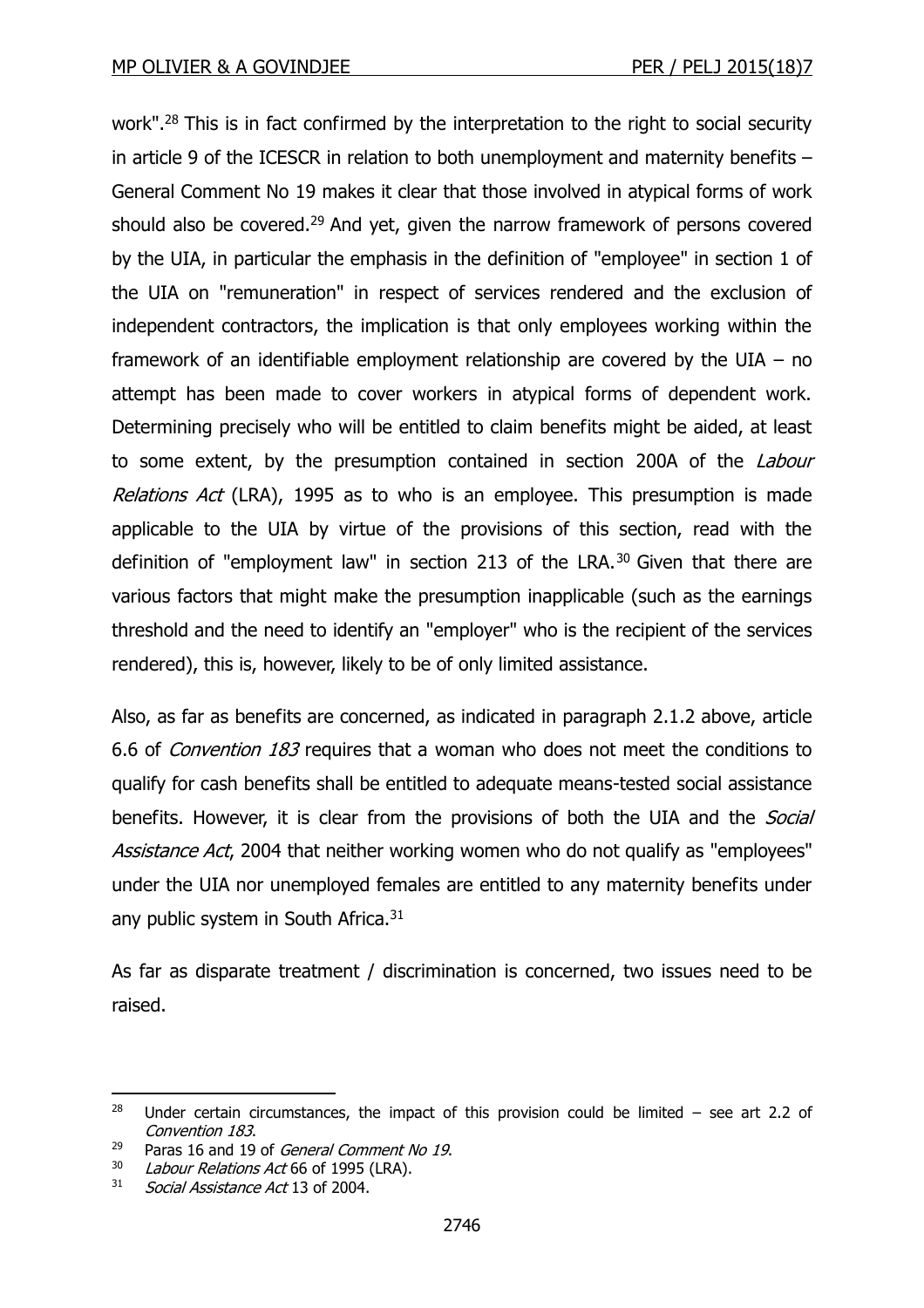Firstly, the Bill now introduces a qualifying period of 13 weeks applicable to maternity benefits<sup>32</sup> but not to other categories of benefits (ie unemployment, illness, adoption and dependants' benefits). It is submitted that this patently discriminatory provision cannot be justified from the perspective of *Convention 183* and the equality provision of the *South African Constitution*. In addition, it falls foul of the non-discrimination obligation contained in article 2(2) of the ICESCR (which prohibits discrimination on the basis of gender, among other factors).<sup>33</sup> In fact, from a principled perspective, one could interrogate this form of disparate treatment from the position that that recognition needs to be accorded to the social function of maternity, according to CEDAW, in conjunction with the confirmation, in terms of the provisions of article 4(2) of CEDAW, that the adoption of special measures by State Parties, including those aimed at protecting maternity, shall not be considered discriminatory.<sup>34</sup>

Secondly, as explained in paragraph 2.5.3 below, the suggested amendment of section 13(5) of the UIA still does not provide for female claimants to have an unrestricted entitlement to maternity benefits should they already have used / exhausted their days of benefits claimed in terms of other categories (unemployment, illness or adoption benefits); however, access to these other categories of benefits is not affected by maternity benefits that have already been claimed. In our view this also amounts to a form of discrimination against females (as only they, and not males, could fall foul of this form of disparate treatment), and in fact between various categories of female beneficiaries.

#### 2.1.4 Waiting period – access to unemployment benefits

According to section 16(1) of the UIA, an unemployed contributor is not entitled to unemployment benefits for any period of unemployment lasting less than 14 days. However, article 24.3 of *Convention 102* restricts this period to 7 days. It is necessary to align this provision of section 16(1) with that of *Convention 102* in this

 $32$  See the proposed s 24(6) of the UIA.<br> $33$  Also see *General Comment No. 19* part

 $33$  Also see *General Comment No 19* para 29.<br> $34$  See art 5(b) of *UN Convention on the Elin* 

See art 5(b) of UN Convention on the Elimination of All Forms of Discrimination against Women (1979).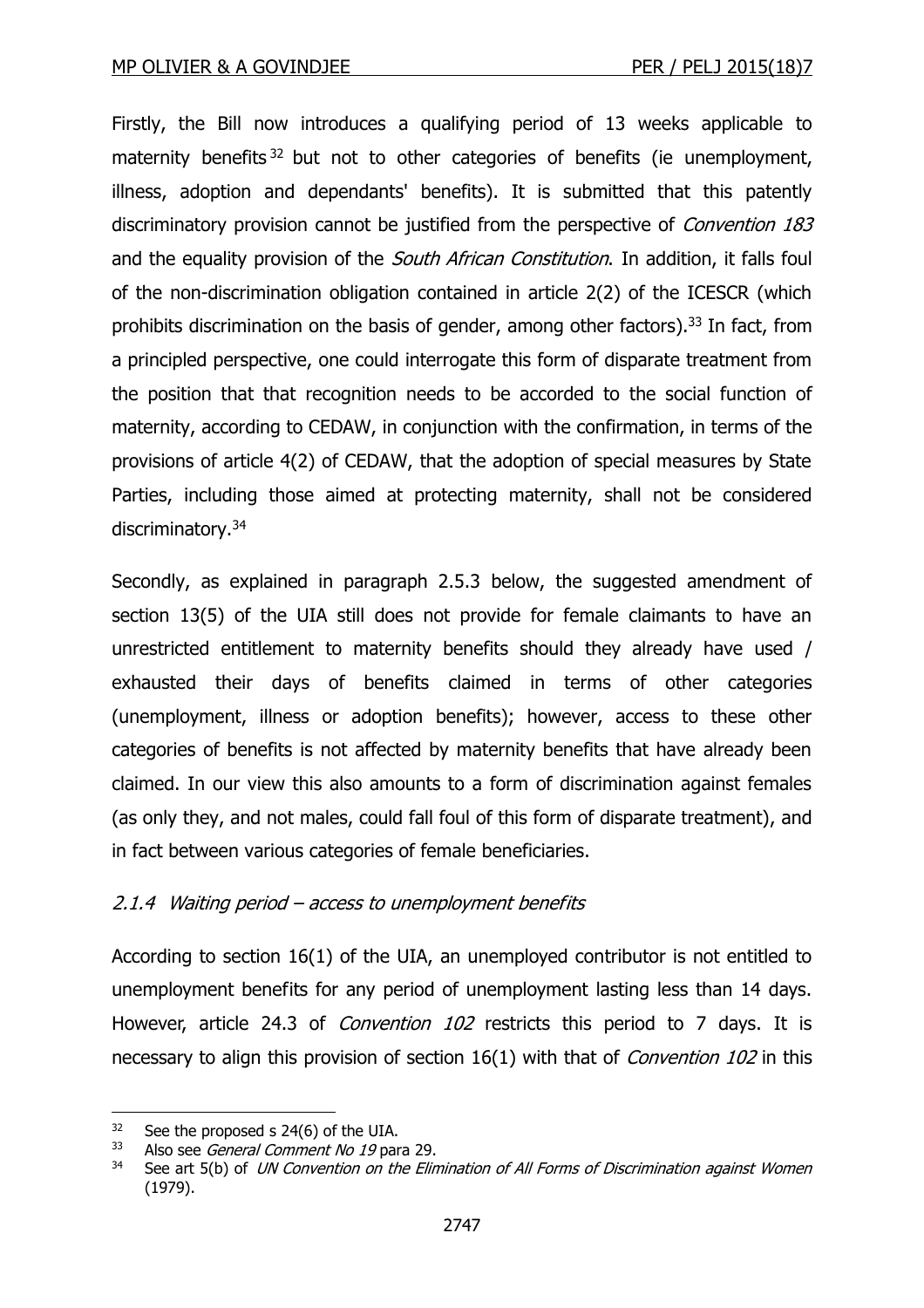regard.

2.1.5 Unavailability of benefits in the event of partial unemployment and the suspension or reduction of earnings

The *Unemployment Insurance Act*, 1966<sup>35</sup> (the UIA, 1966) made provision in principle for the payment of benefits in the event of partial unemployment (ie where the employee concerned had lost one job but retained another<sup>36</sup> or even where the unemployed contributor had accepted employment at less than half the average rate of earnings which he/she had earned before becoming unemployed).<sup>37</sup> Currently, only domestic workers with multiple jobs are able to claim unemployment benefits despite having lost one job.<sup>38</sup> The Bill supplements this by introducing subsection 12(1B) so that a contributor employed in any sector who loses his or her income due to reduced working time, despite still being employed, is entitled to benefits if the contributor's total income falls below the benefit level that the contributor would have received if he or she had become wholly unemployed. This amendment is subject to the contributor's having enough credits in to be able to enjoy this benefit.

It has to be noted that the more recent ILO Convention dealing with employment promotion and unemployment, namely the ILO Employment Promotion and Protection against Unemployment Convention 168 of 1988, also suggests the extension of coverage to the contingencies of -

- a loss of earnings due to partial unemployment, defined as a temporary reduction in the normal or statutory hours of work; $39$  and
- a suspension or reduction of earnings due to a temporary suspension of work, without any break in the employment relationship for reasons of, in particular, an economic, technological, structural or similar nature.<sup>40</sup>

The proposed amendment appears to be directed towards a particular situation

<sup>&</sup>lt;sup>35</sup> Unemployment Insurance Act 30 of 1966 (hereinafter the UIA, 1966).

 $36$  See s 35(11) of the UIA, 1966.<br> $37$  See s 48 of the UIA, 1966

 $37$  See s 48 of the UIA, 1966.<br> $38$  See s 12(1A) of the UIA

 $38$  See s 12(1A) of the UIA.<br> $39$  See art 10.2(a) of Conve

See art 10.2(a) of Convention 168.

<sup>40</sup> See art 10.2(b) of *Convention 168*.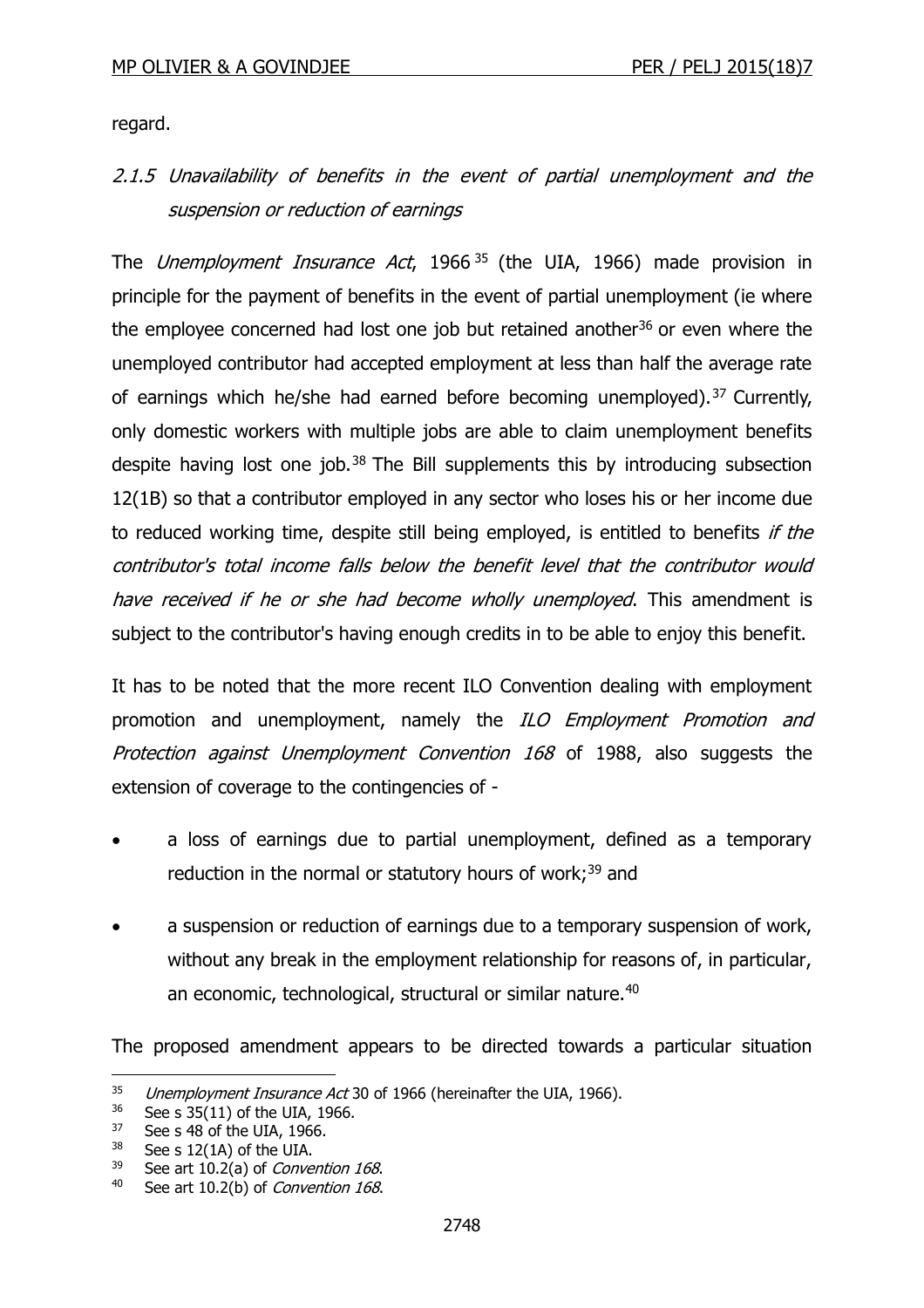involving a loss of income due to *reduced working time* only. While a contributor with sufficient accumulated credits may now enjoy unemployment benefits in this scenario, loss of income for other reasons (for example, suspension or other nonsuspension-related reductions of earnings) is not addressed. This proposed amendment may be criticised as being insufficiently supportive of efforts to reintegrate employees (who are not domestic workers) in the case of partial unemployment or for the failure to comprehensively address other instances of reduced earnings (occasioned by a temporary suspension of work intended in Convention 168, other than as a result of reduced working time).

The current provisions of the UIA, as well as the proposed amendments which are not addressed by the provisions of the Bill other than in the manner described above, therefore arguably fall short of the protection provided under both the UIA, 1966 and ILO Convention 168.

#### 2.1.6 Recommendations

The above examples indicate that the current UIA regime, as well as the provisions of the Bill, are in several respects not aligned with international and regional standards, in particular ILO standards. It is recommended that the provisions of the current UIA be thoroughly canvassed to bring the Act in line with the relevant standards, and that the Bill be expanded to make provision for the changes required to align the UIA with the applicable ILO, UN and SADC instruments.

#### **2.2 Issues of coverage and application**

# 2.2.1 Non-alignment of the coverage / application provisions of the amended UIA to relevant provisions of the Unemployment Insurance Contributions Act, 2002

While the Bill amends the provisions of the UIA to ensure effective coverage extension of the UIF to civil servants, learners and migrant workers, the concomitant provisions of the *Unemployment Insurance Contributions Act*, 2002<sup>41</sup> (the UICA) have not been amended.<sup>42</sup> As such, there is currently no mandate to compel these

<sup>41</sup> Unemployment Insurance Contributions Act 4 of 2002 (hereinafter the UICA).

<sup>42</sup> See s 4 of the UICA.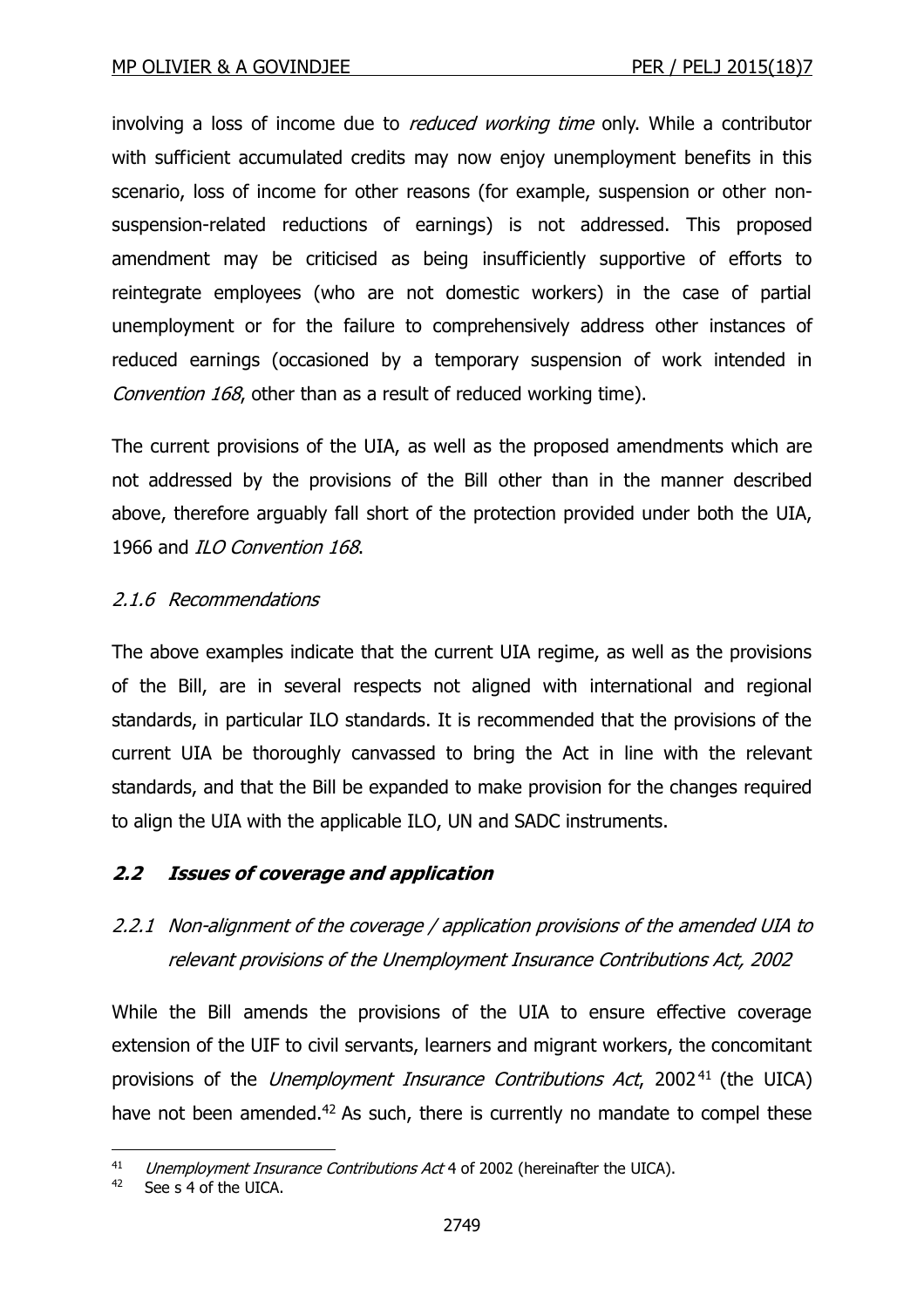workers and their employers to contribute to the UIF.

## 2.2.2 State / Government as employer

The proposed deletion of section  $3(1)(c)$  of the UIA will ensure that public employees will in future be covered by the Fund, although members of parliament, cabinet ministers, deputy ministers, members of provincial legislatures and municipal councilors will remain excluded. The Memorandum on the Objects of a previous draft of the Bill suggested that "The inclusion of public servants will not affect the budget of the State since the UIF will pay benefits and Government reimburse the actual expenses paid as benefits." It is unclear whether this arrangement is still intended. However, it must be noted that neither the previous version of the Bill nor the Bill itself contains any statutory provision for the State / Government as employer to be exempted from the obligation to contribute. It is submitted that this is a matter that needs to be statutorily regulated. Furthermore, no explanation is given as to why the State / Government as employer would be exempted from the obligation to contribute.

#### 2.2.3 Migrant workers

One issue requires brief observation: The previous version of the long title of the Bill indicated that UIF benefits are extended to "foreign workers who are within the country". The need for retaining this restriction (of a foreign worker having to be "within the country" in order to benefit from the UIF) was seriously questionable and has now been removed in the Bill. In any event, it is submitted that it should be possible to make appropriate arrangements, also via dedicated bilateral arrangements, to provide for the necessary verification and checks to enable foreign workers who have returned to their home country to receive benefits. This may indeed be necessitated by the fact that in terms of the provisions of the *Immigration* Act 13 of 2002 they may well be compelled to leave South Africa upon losing their jobs. A failure to make the necessary provision in this regard may in the absence of sufficient justification be regarded as a form of nationality discrimination. Note should be taken of the interpretation given to article 2(2) of the ICESCR to the effect that non-nationals, including migrant workers who have contributed to social security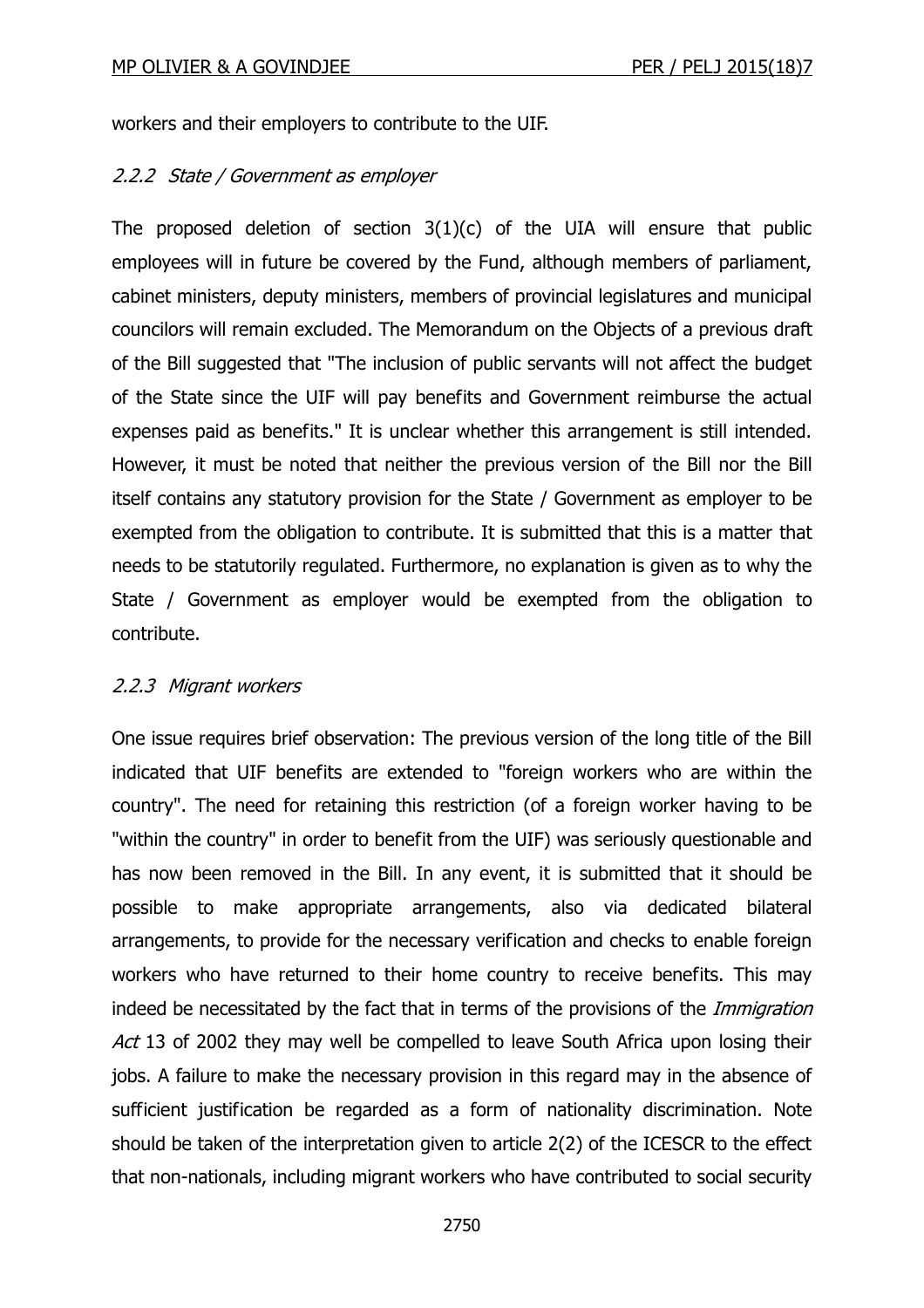schemes, should be able to benefit from that contribution or retrieve their contributions if they leave the country.<sup>43</sup> Attention is also drawn to the provisions of section 16 of the *Social Assistance Act* 13 of 2004, read with Regulation 31 of the 2008 Regulations in terms of the SAA, which contains arrangements for the payment of social assistance grant benefits to beneficiaries who are outside South Africa. Regulation 31(2) provides that the South African Social Security Agency may require any person who is absent from the country and who continues to receive a social grant to report at such frequency as the Agency determines to a South African mission or office for purposes of identity verification or to present any qualifications as the Agency may determine for purposes of verifying any information in connection with a beneficiary.

## 2.2.4 Coverage of the self- and informally employed

As indicated above, the current UIA restricts coverage to employees who work for employers within the context of an identifiable employment relationship. As suggested, at least as far as maternity benefits are concerned, this is out of step with the coverage provisions of *Convention 183* of 2000 (see paragrph 2.1.3 above). A recent ILO publication notes the world-wide trend to increasingly include selfemployed workers in social insurance schemes, including unemployment insurance schemes in some countries.<sup>44</sup> Also, there is a clear trend in Africa as well to develop appropriate frameworks for the accommodation in social security (including social insurance schemes) of persons who work informally. Recent social security legislation developed by the ILO for Swaziland and Lesotho respectively contains provisions that stipulate that special measures to accommodate the self- and informally employed need to be taken. This is reminiscent of the provision in the UIA, which stipulated that a 12 month period was granted within which arrangements needed to be developed to include domestic workers within the framework of the UIA.<sup>45</sup> In fact, article 9 of the ICESCR has been interpreted to imply that "part-time workers,

<sup>&</sup>lt;sup>43</sup> See *General Comment No 19* para 36.<br><sup>44</sup> ILO *Social Security* 136-138 Example

ILO Social Security 136-138. Examples of countries mentioned in this report include Columbia, Switzerland, Chile, Canada and the Republic of Korea.

<sup>45</sup> See Olivier "Unemployment Insurance" para 83; Van Kerken and Olivier "Unemployment Insurance" 436-437.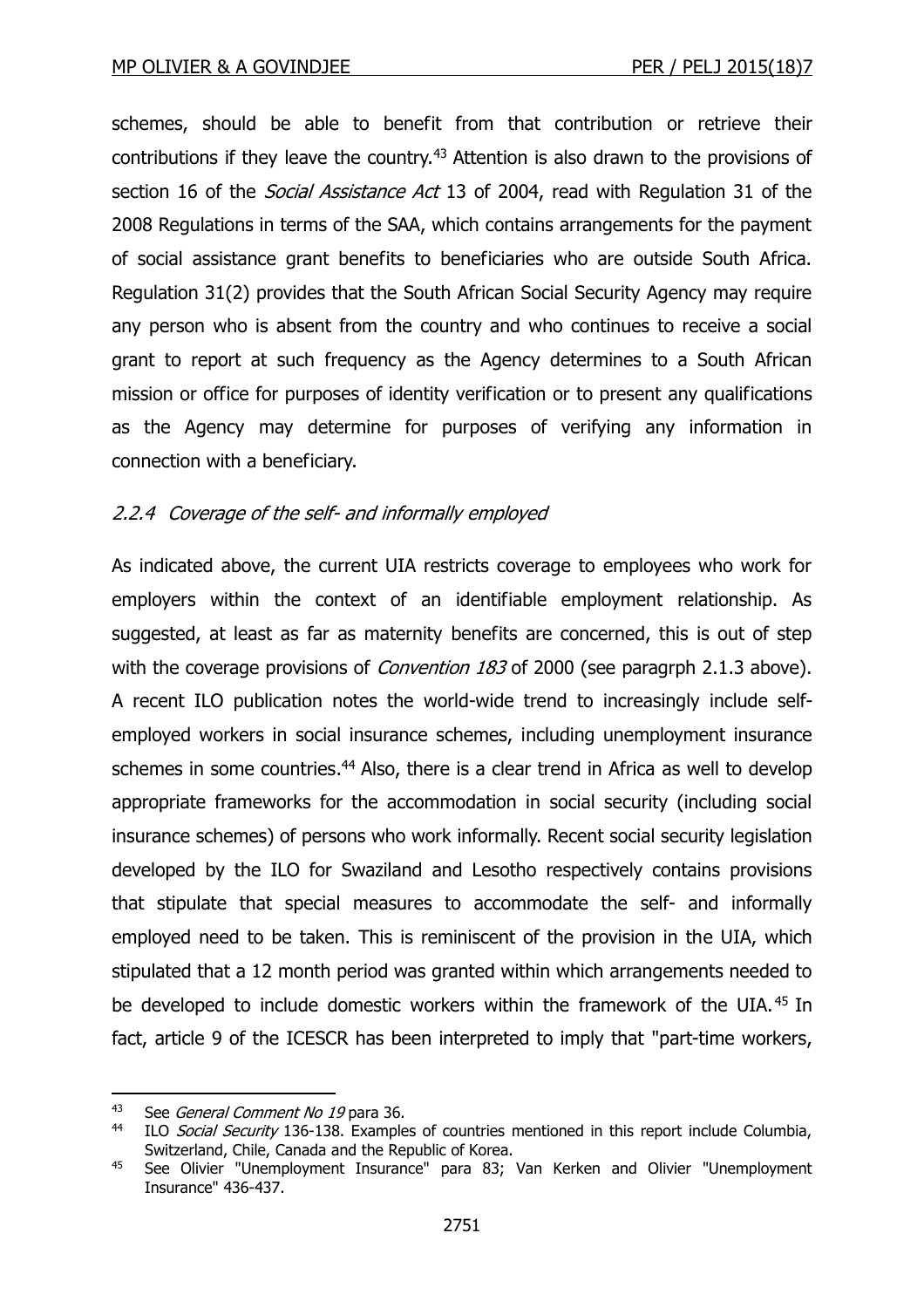casual workers, seasonal workers, and the self-employed, and those working in atypical forms of work in the informal economy" should also be covered.<sup>46</sup>

## 2.2.5 Recommendations

Following amendment to the UIA, the provisions of the UICA are likely to require some reconsideration and revision. The position of the State as employer requires clarification, particularly in respect of State contributions to the Fund. Finally, in this regard, the position of self-employed workers should be reconsidered, particularly given the worldwide trend to include self-employed workers in social insurance schemes.

# **2.3 The purpose of the UIA and the application of the Fund: Preventing / combating unemployment and re-integration**

2.3.1 The absence of a sufficient statutory mandate to prevent, combat and minimise unemployment

The proposed amendments to the UIA are partly aimed at preventing *contributors* from becoming unemployed and at aiding contributors to re-enter the labour market (should they become unemployed). This is evident from the proposed amendment to section 5 of the UIA, which relates to the application of the Fund, and which now includes the Fund's being used to "finance the retention of contributors in employment and the re-entry of contributors into the labour market and any other scheme aimed at vulnerable workers".

The role to be played by the UIF in relation to the broader objectives of unemployment prevention and reintegration is important. Given the manner in which the purpose of the UIA (section 2) is *currently* circumscribed (namely, the establishment of a Fund from which unemployed employees or their beneficiaries are permitted to benefit), however, it is doubtful whether there is a proper statutory basis and mandate for the UIF to serve the wider ambit of preventing, combating and minimising unemployment and the creation of unemployment alleviation

 $\overline{a}$ <sup>46</sup> See *General Comment No 19* para 16, read with paras 33 and 34.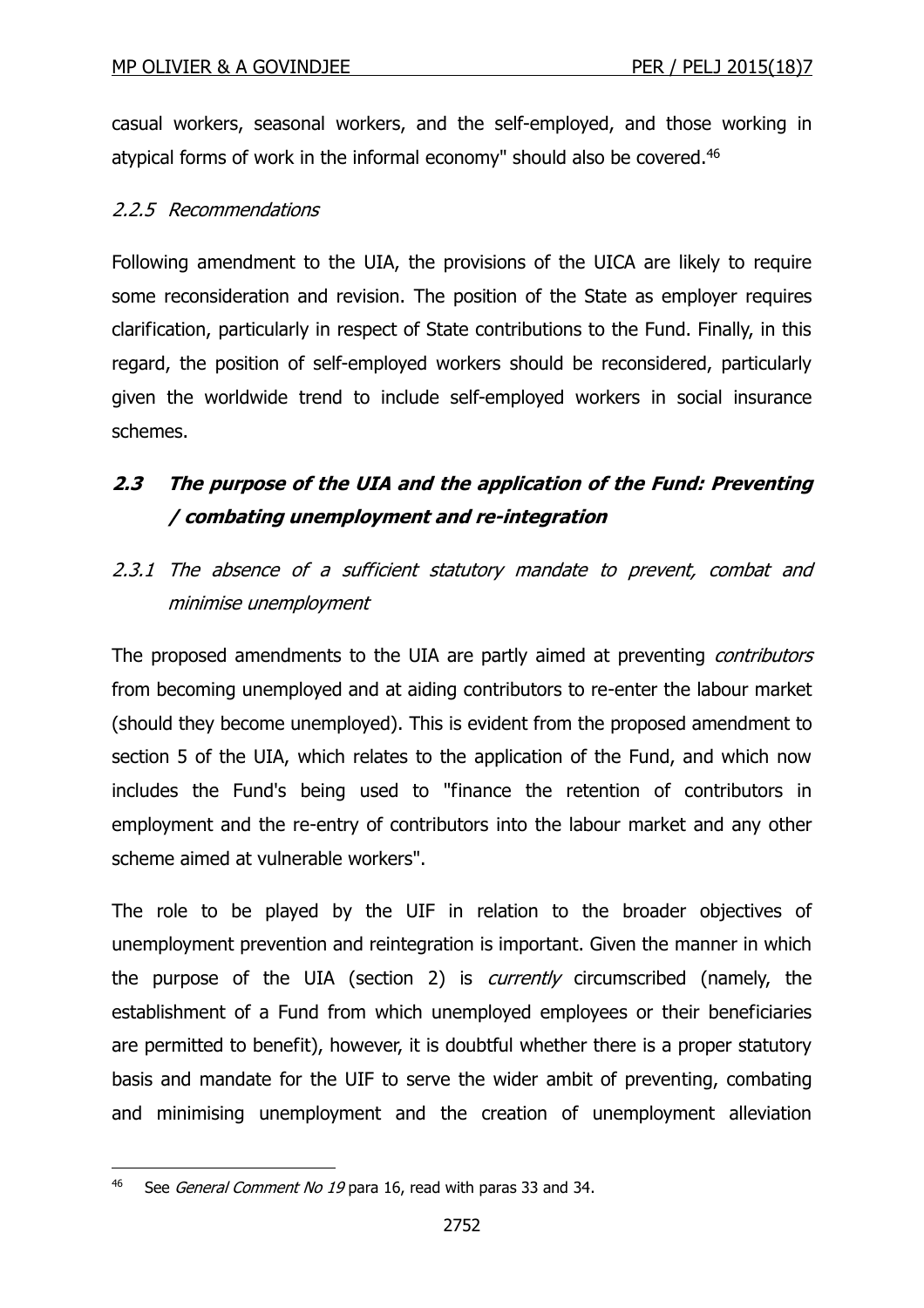schemes, for example. Section 10 of the UIA confirms that any surplus in the Fund may be used "to give effect to the purposes of this Act" (which are confined to the provision, from the Fund, of unemployment benefits to certain employees, and for the payment of illness, maternity, adoption and dependants' benefits related to the unemployment of such employees), confirming the importance of amending section 2 to reflect broader purposes.

While this is not the task of an unemployment insurance scheme alone but in fact the primary responsibility of the State, the role of the UIF in potentially preventing unemployment and bringing jobless people from unemployment or inactivity into work is a fundamental one. The present limited and short-term impact of the UIF (which will at least be improved by the extension of benefits to a maximum period of 365 days, discussed below) and its desired labour-market orientation should be addressed so that the Fund may contribute appropriately to preventing and combating unemployment and to the reintegration of the unemployed into the labour market. Developing such linkages in the UIA is likely to enhance the relevance and impact of the Fund for unemployed persons who are desperately in need of assistance. Such matters are also inadequately addressed in the *Employment* Services Act, 2014,<sup>47</sup> highlighting the importance of their (more detailed) inclusion in the UIA. The present slew of proposed amendments, it is respectfully submitted, falls short in this regard. The emphasis of the proposed amendments when it comes to employment retention and labour-market re-entry is clearly on *existing* contributors. Such an amendment will do little to enhance the ability of unemployed non-contributors who have never been in employment to utilise the resources of the Fund for the purposes of obtaining employment. The proposed amendment to section 5, if applied literally, will be unable to make a significant dent in the unemployment rate and will restrict the Fund's resources to a limited group of persons. The position might of course have been different had the Fund's considerable resources been previously (and consistently) invested in broader employment reintegration and retention initiatives.

This is also in contrast with previous legislation, namely the UIA, 1966, which was

 $\overline{a}$ 47 Employment Services Act 4 of 2014.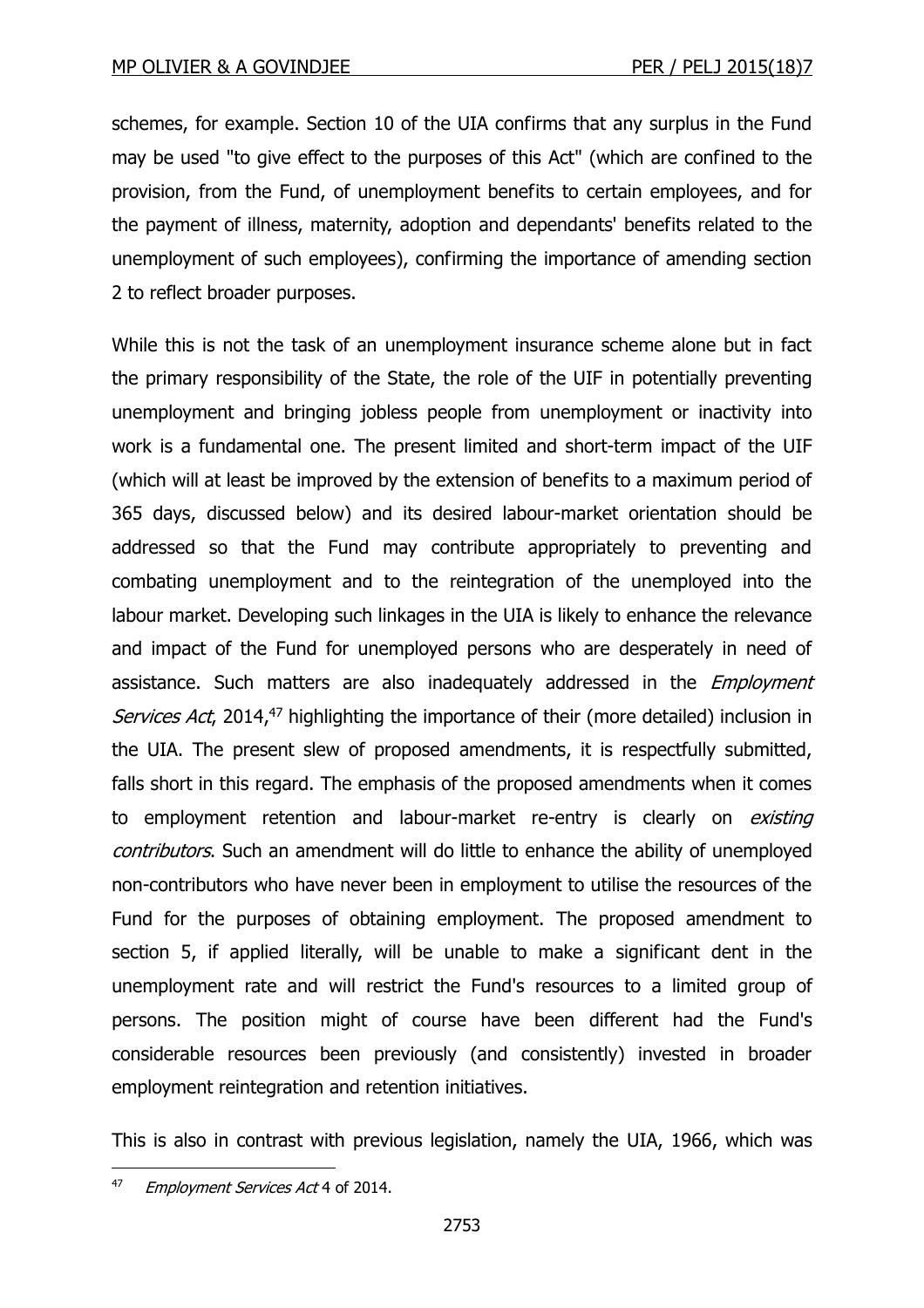better aligned with broader unemployment policy objectives, permitting the Minister, for example, to introduce schemes to combat unemployment.<sup>48</sup> It needs to be noted that the proper integration of unemployment protection and employment promotion has also received international attention.<sup>49</sup> In particular, article 2 of *ILO Convention* 168 of 1988 requires of States to ensure that their system of protection against unemployment contributes to the promotion of full, productive and freely chosen employment. According to article 7 of the Convention, the means to achieve this should include, *inter alia*, employment services, vocational training and vocational guidance. Also, article 15 of the SADC Protocol on Employment and Labour imposes an obligation on State Parties, with due regard to the means available, to adopt measures to –

- (a) adopt proactive policies and measures towards inclusive economic and social development so as to absorb the majority of the labour force into productive employment and income-generating activities;
- (b) adopt measures to increase investment in education and training, and stimulate and support job creation initiatives;
- $(c)$  ...;
- (d) provide support structures to be set up to assist entrepreneurs in the establishment and development of small- and medium-sized enterprises;
- (e) formulate national and regional policies and strategies to enhance productivity, in particular by developing a framework for the implementation of the Declaration on Productivity;
- $(f)$  ...;
- (g) facilitate the implementation of the SADC employment promotion action plan;
- (h) cooperate to harmonise and strengthen skills development initiatives;

 $\overline{a}$ 48 See, in general, in this regard Van Kerken and Olivier "Unemployment Insurance" 417-421; Govindjee, Olivier and Dupper 2011 Stell LR 205-227.

<sup>49</sup> See, for example, *Convention 168* and ILO 2010 http://www.ilo.org/wcmsp5/ groups/public/@ed\_norm/@relconf/documents/meetingdocument/wcms\_123390.pdf 42.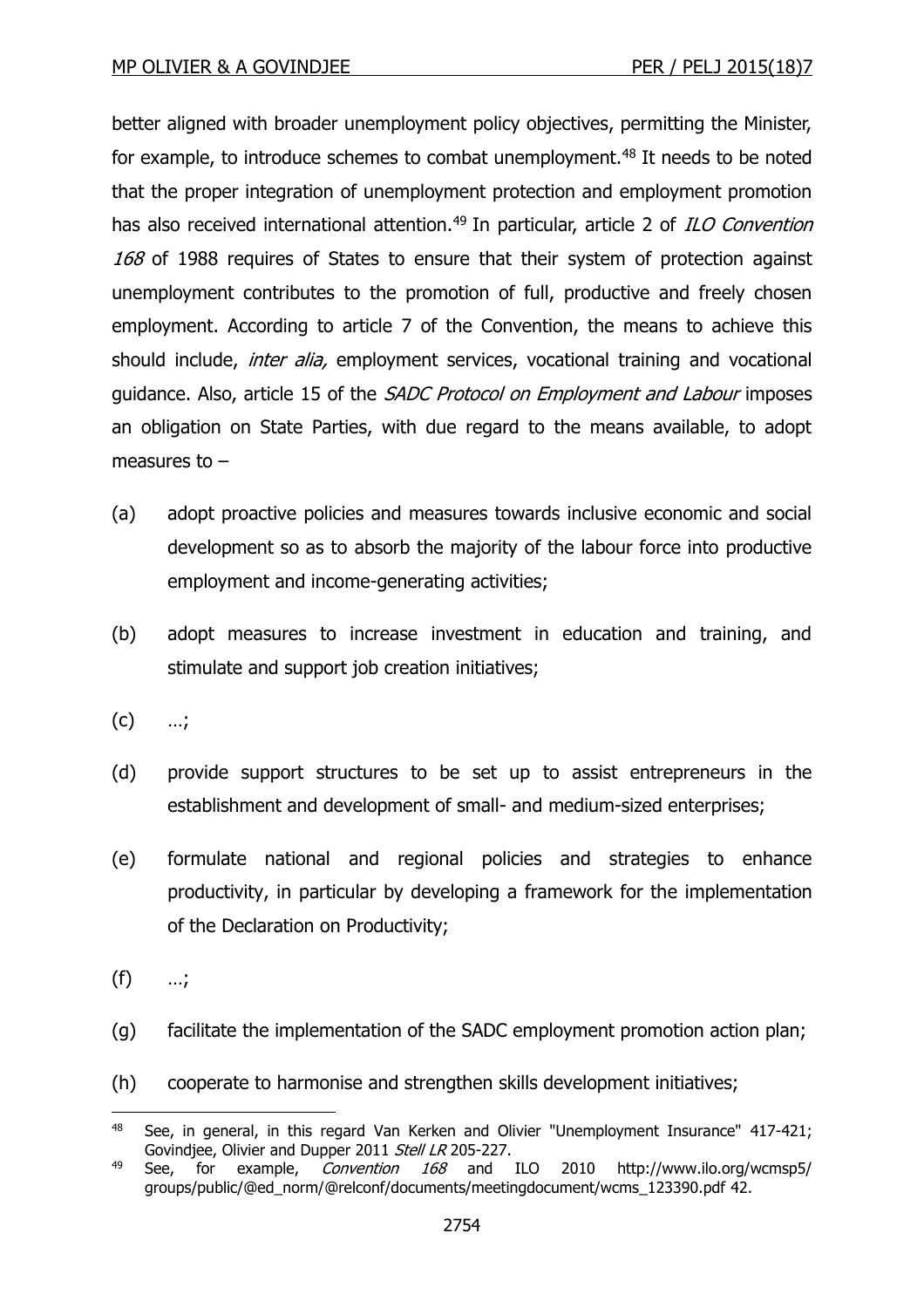- $(i)$  …;
- (j) adopt appropriate regulations for both enterprises and employment relations that balance economic efficiency and social redistribution goals; and
- $(k)$  ....
- 2.3.2 The need to extend the statutory basis for employment retention of contributors and re-entry into the labour market

The proposed amendment of section 5 of the UIA may also be criticised for affording the UIF a limitless discretion with respect to the manner in which it may use its funds to retain contributors in employment and assist unemployed contributors to re-enter the labour market. The manner in which these important objectives are to be achieved in future is not reflected elsewhere in the Bill. This may be contrasted with the approach adopted, for example, in respect of the envisaged amendment of the Compensation for Occupational Injuries and Diseases Act, 1993<sup>50</sup> (COIDA) which, it is intended, will include a new chapter pertaining to employment reintegration and return-to-work.  $51$  Also, one would have expected appropriate statutory links between the UIA and the *Employment Services Act*, 2014 to ensure and enhance a coordinated and integrated response to labour market accommodation of the unemployed, in particular unemployed workers.

# 2.3.3 Memorandum misalignment

 $\overline{a}$ 

Finally in this regard, clause 2 of the Memorandum on the Objects of the Unemployment Insurance Amendment Bill, 2015 ("the Memorandum") also appears to be somewhat at odds with the proposed amendment to section 5 (referring only to "make provision for the refinancing of unemployment insurance beneficiaries to facilitate re-entry into the labour market").

<sup>&</sup>lt;sup>50</sup> Compensation for Occupational Injuries and Diseases Act 130 of 1993.<br><sup>51</sup> Compensation, Fund of South Africa 2012, http://www.labour.gov.zi

<sup>51</sup> Compensation Fund of South Africa 2012 http://www.labour.gov.za/DOL/documents/annualreports/compensation-for-occupational-injuries-and-diseases/2012/compensation-fund-annualreport-2012 8.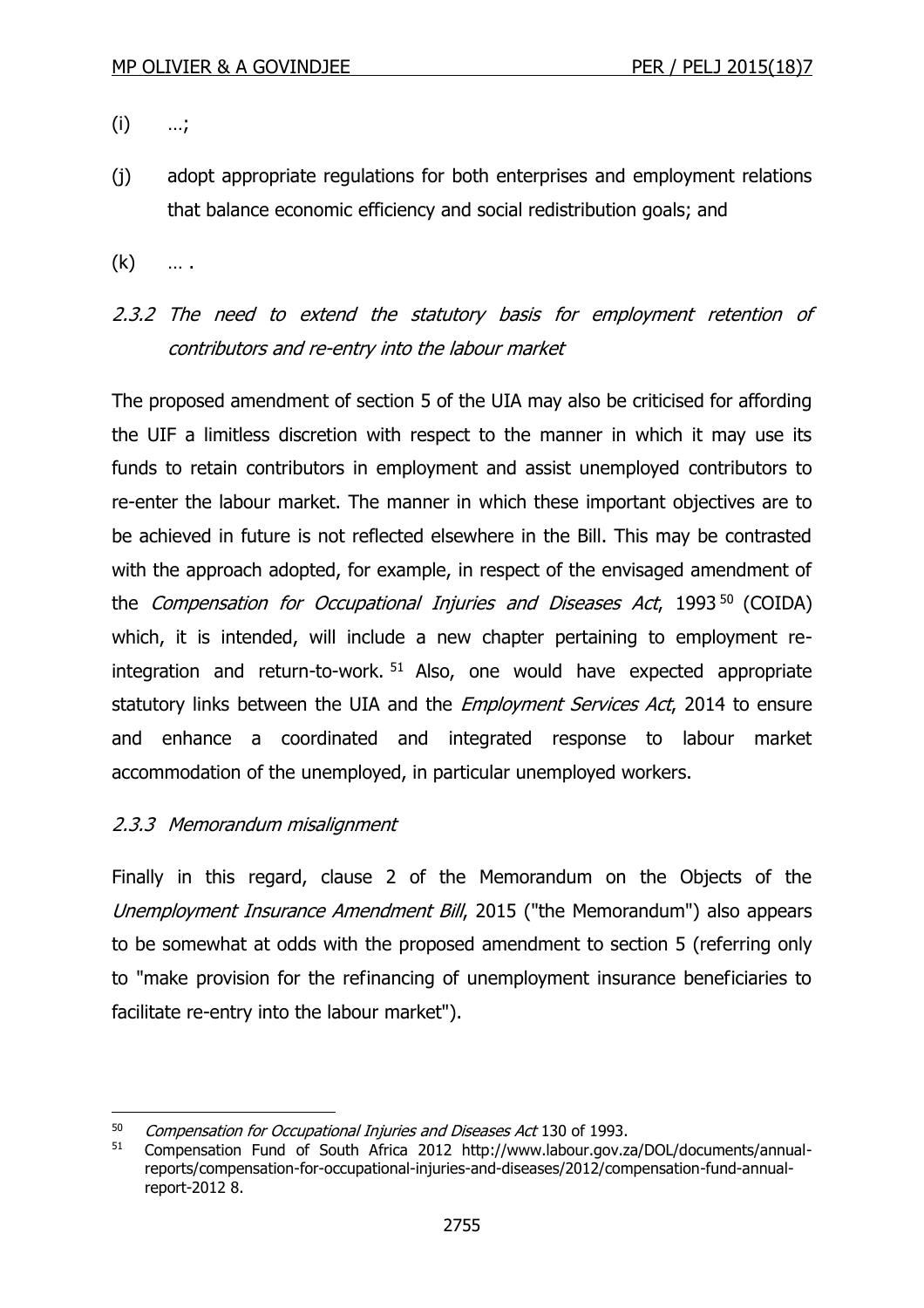# 2.3.4 Recommendations

In summary, it is recommended that:

- the use of the Fund for preventative and re-integrative purposes ought to be specifically reflected in section 2 of the UIA (dealing with the "purpose of this Act"). Section 2 should be amended accordingly and deliberately aligned with (an expanded understanding of) sections 5 and 10 of the UIA, so that the Fund (including any Fund surplus) may be utilised to achieve broader outcomes such as unemployment prevention and employment creation / reintegration;
- section 5 should be appropriately amended, as the proposed amendment to section 5 fails to address the notions of unemployment prevention and employment entry / re-entry adequately, requiring amplification in order to be effective and in order to properly contribute to preventing and combating unemployment more broadly, and for purposes of the reintegration of as many unemployed persons into the labour market as possible. Rather than restricting the use of the resources of the Fund for the purposes of employment retention and re-integration to contributors, the Fund could be deliberately linked to national employment creation initiatives, even though the State bears the primary and overall responsibility in this regard;
- section 12 of the UIA, which enumerates the various benefits to which a contributor or dependant is entitled, might also be expanded to include benefits relating to unemployment prevention and employment reintegration.

# **2.4 Benefits rates and periods**

# 2.4.1 Reading sections 12(3)(b) and (c) disjunctively

The Bill seeks to amend the general provision pertaining to the benefits contained in the UIA $52$  by the addition of two new subsections pertaining to benefit rates. The first new subsection relates specifically to maternity benefits (indicating that such

 $\overline{a}$ <sup>52</sup> Section 12 of the UIA.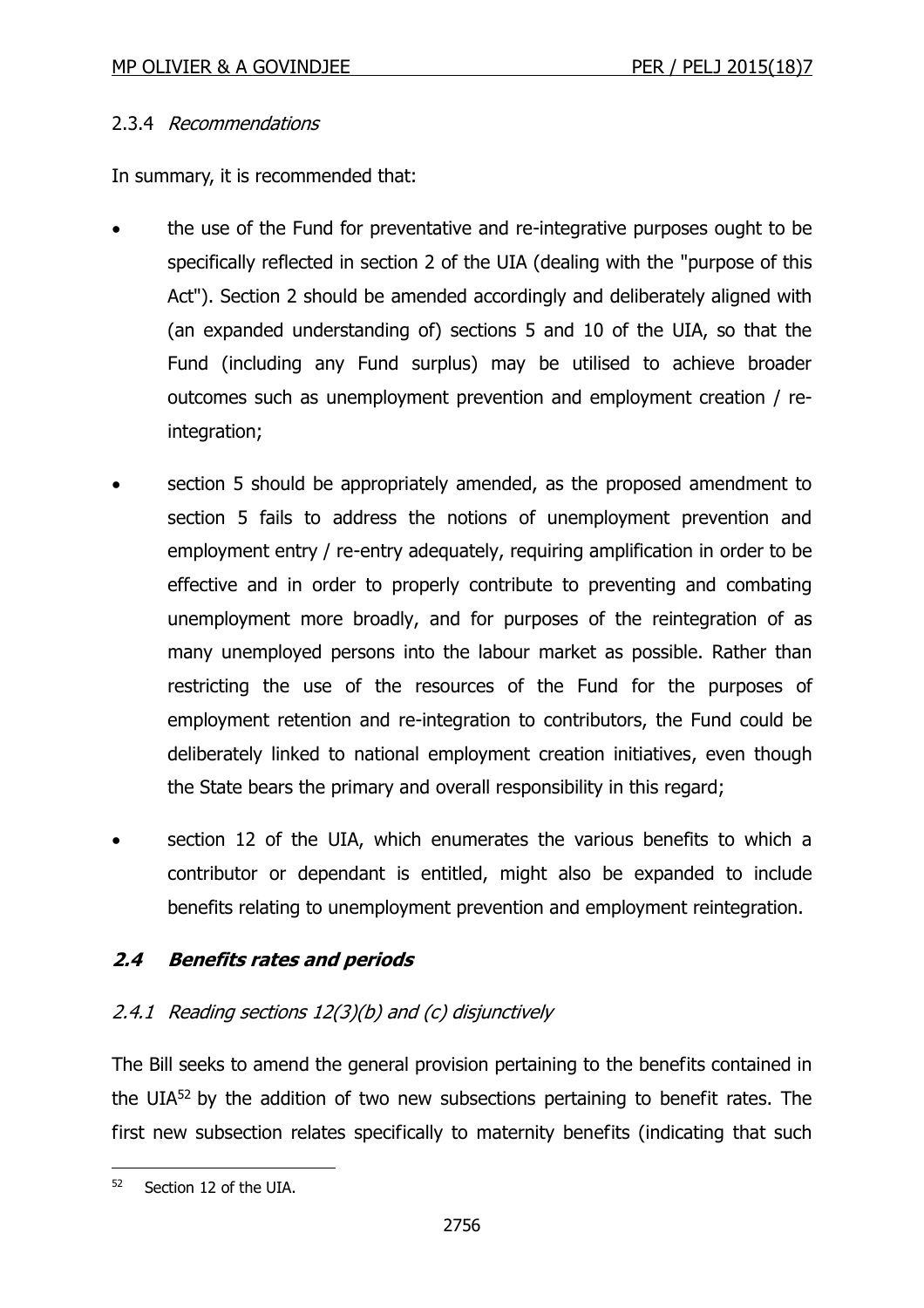benefits must be paid at a rate of 66% of the earnings of the beneficiary at the date of application, subject to the maximum income threshold set by the Minister). The second new subsection creates a differential rate of payment between the first 238 days of benefits <sup>53</sup> and the remainder of the credits (subject to the 365-day maximum benefit duration during a four-year period set in the proposed amendment to section 13 of the UIA), which is to be paid at a flat rate of "20"  $-$  it is unclear whether this "20" refers to an income replacement rate of 20% of income or the lesser amount of 20% of only the existing benefit entitlement.

It is clear that these two new subsections must be read disjunctively, so that the proposed section 12(3)(b) applies to maternity benefits (which, in terms of section 24(4) may be obtained for a maximum period of 17,32 weeks only), while the proposed section 12(3)(c) applies to all other benefit types. The Memorandum makes insufficient reference to this distinction, indicating only that "Clause 5 seeks to amend section 12 of the Act by providing for the payment of benefits to contributors who lose part of their income due to reduced working times, and to provide for a fixed rate of payment of maternity benefits". The distinction (in the application of section 12(3)(b) to maternity benefits and the application of section 12(3)(c) to all benefits other than maternity benefits) ought to be clarified in the wording of the amended section 12 and by further amending the Memorandum, as this will greatly assist in the proper interpretation of the amended section.<sup>54</sup>

# 2.4.2 Unemployment benefits and the use of credits

The proposed insertion of section 13(3)(b) creates a differential regime in respect of benefits received in the case of unemployment. Only in the case of unemployment, according to the present wording of this section, must benefits be paid to a contributor irrespective of whether or not benefits have been received during a fouryear cycle (provided that the unemployed contributor still has available credits). This

 $\overline{a}$  $^{53}$  To be paid at the income replacement rate set in s 12(3)(b) of the UIA.<br> $^{54}$  As discussed previously and in greater detail in the next section of this

As discussed previously and in greater detail in the next section of this commentary, maternity benefits in South Africa should be aligned with the requirements of the ILO's Convention 183 and other relevant UN as well SADC instruments. In fact, these benefits should be de-linked (and treated separately) from the other benefit types in the UIA, as is the case in many other jurisdictions.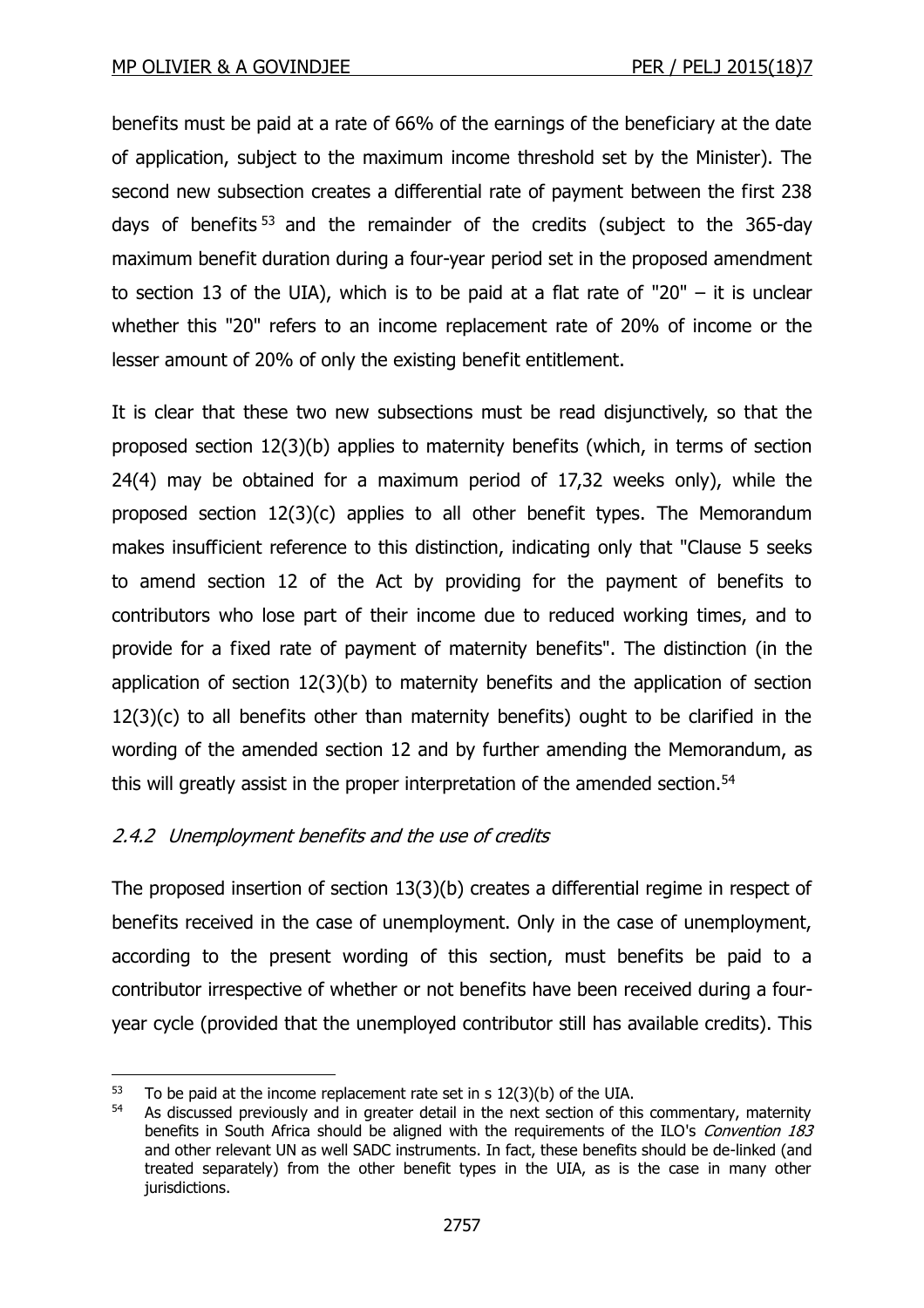singling out of unemployment benefits for special treatment ought to be addressed, particularly when considering that section 13 falls within the first (general) part of chapter 3 of the UIA and deals with the right to benefits in general. The formulation of section 13(3)(b) is also unaligned with the related clause 6 of the Memorandum, which does not make specific reference to "unemployment benefits".

A further issue with the present wording of the amended section 13(3)(b) is that it fails to clarify precisely *which benefits* may have been received for the section to apply. The wording indicates only that "unemployment benefits must be paid to the unemployed contributor regardless of whether the contributor has received *benefits* within that four year cycle, if the contributor has credits" (emphasis added). The use of the word "benefits" towards the end of the provision should therefore be clarified – so that readers may understand precisely when this subsection is applicable. More technically, it may be preferable to indicate that the payment of the benefits must occur *provided that* the contributor has credits (the word "if" is used at present).

Finally, the wording of the amended section 13(6) ought to be reconsidered; the presently proposed formulation may lead to uncertainty and confusion. The wording is ambiguous and brings into question the operation of the "four-year cycle", referring to "an application for benefits ... within the four-year cycle of a previous claim" (own emphasis). The explanatory Memorandum to the Bill states that "a new provision … seeks to allow contributors to claim benefits if they have credits, regardless of whether or not they claim within that four-year cycle." Our understanding of the legal position is that the four-year cycle is a "moving cycle" and that whenever a period of employment ends, the Fund will go back a period of four years (from the day after the date of the end of the period of employment)<sup>55</sup> in order to calculate the benefits available (by subtracting the number of days during that four-year period in respect of which benefits have already been paid from the number of days in credit).

#### 2.4.3 Ministerial powers to set/amend

Schedule 2 to the UIA is amended by the substitution of a paragraph pertaining to

 $\overline{a}$  $55$  See the amended s 13(3)(a) of the UIA.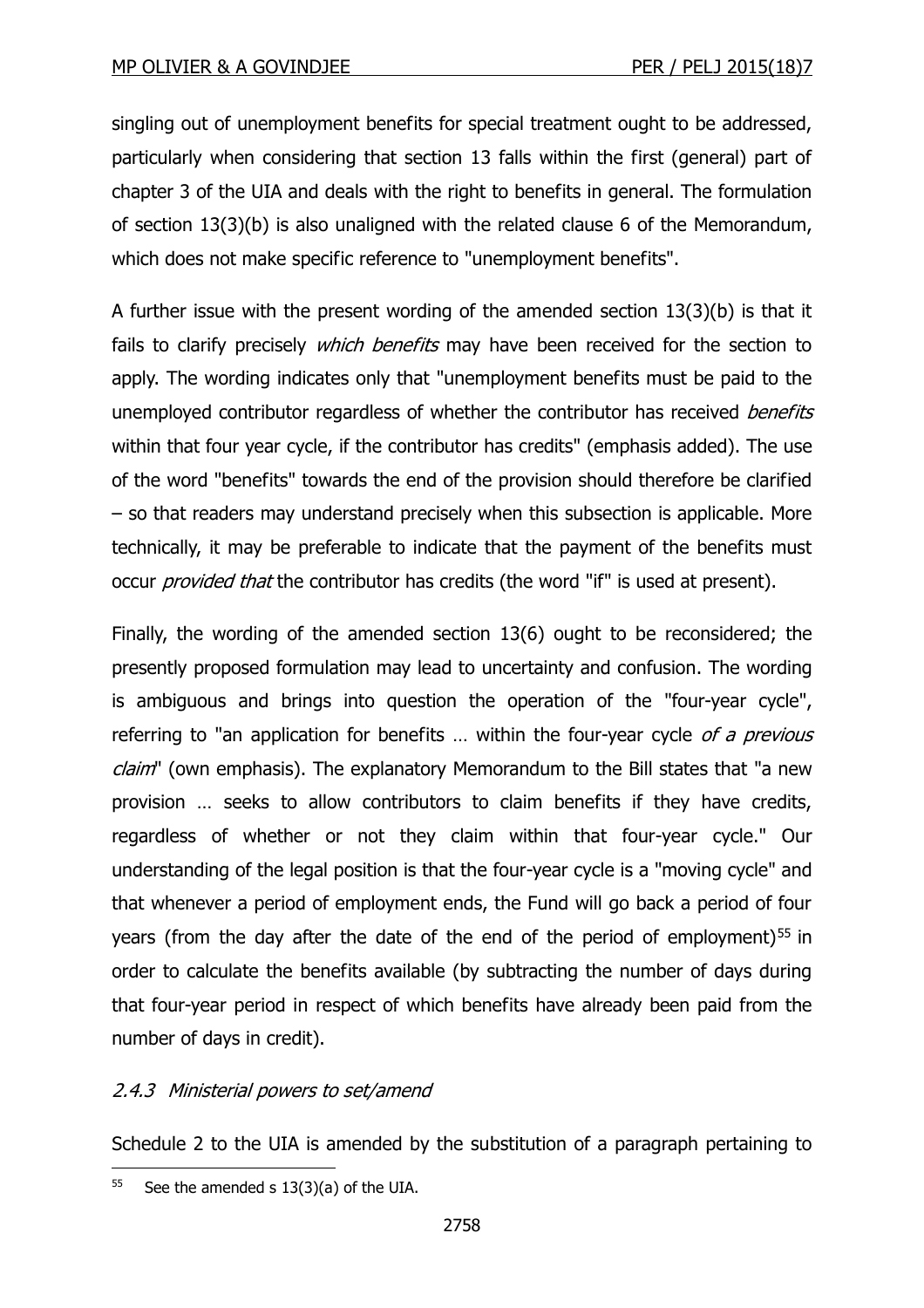the Income Replacement Rate (IRR). The IRR determines the percentage of a contributor's previous income to which the contributor is entitled in the form of benefits. <sup>56</sup> The Bill seeks to empower the Minister to vary the IRR and the benefit period (the maximum number of days that benefits may be received in the event of unemployment) through Regulations. While it may be acceptable to involve the Minister in the variation of the minimum and maximum IRRs and in respect of the setting of a flat replacement rate, the manner in which this occurs should correspond expressly with existing provisions of the UIA. In particular, section 12(3)(a) and (b) permits the Minister, with the concurrence of the Minister of Finance, to amend the scale of benefits contained in Schedule 3 within certain parameters. The Minister must, when performing this function, consult with the Board<sup>57</sup> and comply with the procedure set in section 55 of the UIA. Similarly, Schedule 2 should be amended to reflect this type of consultation in the procedure required with respect to the variation of the IRR and the setting of the flat replacement rate. In other words, a more elaborate and emphatic provision is arguably necessary in this regard.

More problematically, the proposed amendment to Schedule 2 seeks to permit the Minister to vary the *benefit period* by regulation. This matter is presently governed by section 13(3) of the UIA and, it is suggested, should in view of the public interest and the interest of contributing employers and employees not be amendable by ministerial regulation. In other words, an amendment to the Act should be required to adjust the benefit period given the importance of the maximum benefit period for contributors and their beneficiaries.

# 2.4.4 Recommendations

In summary, it is recommended that:

 the wording of subsections 12(3)(b) and (c) be amended in order to clarify that a disjunctive reading is appropriate;

 $\overline{a}$ <sup>56</sup> Schedule 2 to the UIA.

 $57$  In terms of s 12(4)(a) of the UIA.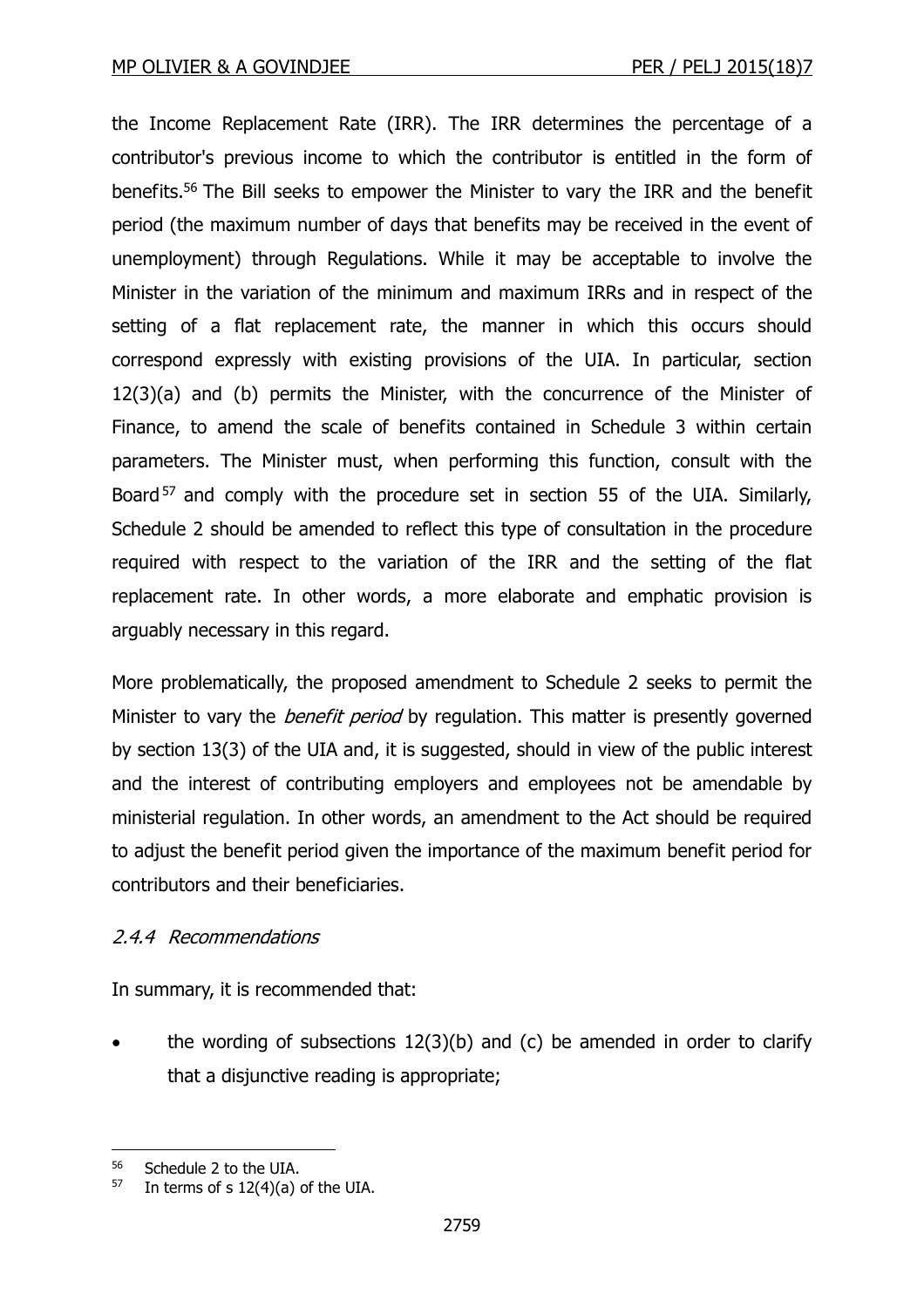- the proposed subsection 13(3)(b) is problematic for various reasons, and should be amended to also apply in instances other than in respect of unemployment benefits, clarifying which benefits may have been received for the section to apply, provided that the contributor has credits available;
- the wording of section 13(6) is ambiguous and this should be amended to clarify the operation of the four-year cycle for the purposes of deducting the benefits already paid by the UIF; and
- the Minister's power to vary the IRR and to set a flat replacement rate ought to be curtailed by incorporating a procedure akin to that required in the event that the scale of benefits is modified (i.e. a proper consultation procedure).<sup>58</sup> The power of the Minister to adjust the (maximum) benefit period by regulation should be removed.

# **2.5 Maternity benefits**

# 2.5.1 Qualifying period

As indicated above, section 24(6), which provides for a 13-weeks qualifying period, is now being added to the UIA by the provisions of the Bill. As suggested, a similar qualifying period does not apply in the case of unemployment, illness and adoption benefits. As indicated above, it is suggested that this is in conflict with the core right to equality enshrined in section 9 of the *Constitution*, especially as this impacts on women and applicable international standards. It needs to be noted that the UIA, 1966, did indeed contain a qualifying period (in principle 13 weeks) in relation to almost all the benefit categories – ie unemployment benefits,<sup>59</sup> illness benefits,<sup>60</sup> maternity benefits<sup>61</sup> and adoption benefits.<sup>62</sup>

# 2.5.2 Unclear formulation of the (envisaged new) section 24(6) of the UIA

Section 24(6), to be inserted in the UIA via the provisions of the Bill, stipulates that

<sup>58</sup> Sections 12(3) and (4) of the UIA.<br>59 Section 35(13)(a) of the UIA 1966

<sup>59</sup> Section 35(13)(a) of the UIA, 1966.<br> $^{60}$  Section 36(6)(e) of the UIA 1966

<sup>&</sup>lt;sup>60</sup> Section 36(6)(e) of the UIA, 1966.<br><sup>61</sup> Section 37(5) of the UIA, 1966.

Section 37(5) of the UIA, 1966.

 $62$  Section 37A(5)(b) of the UIA, 1966.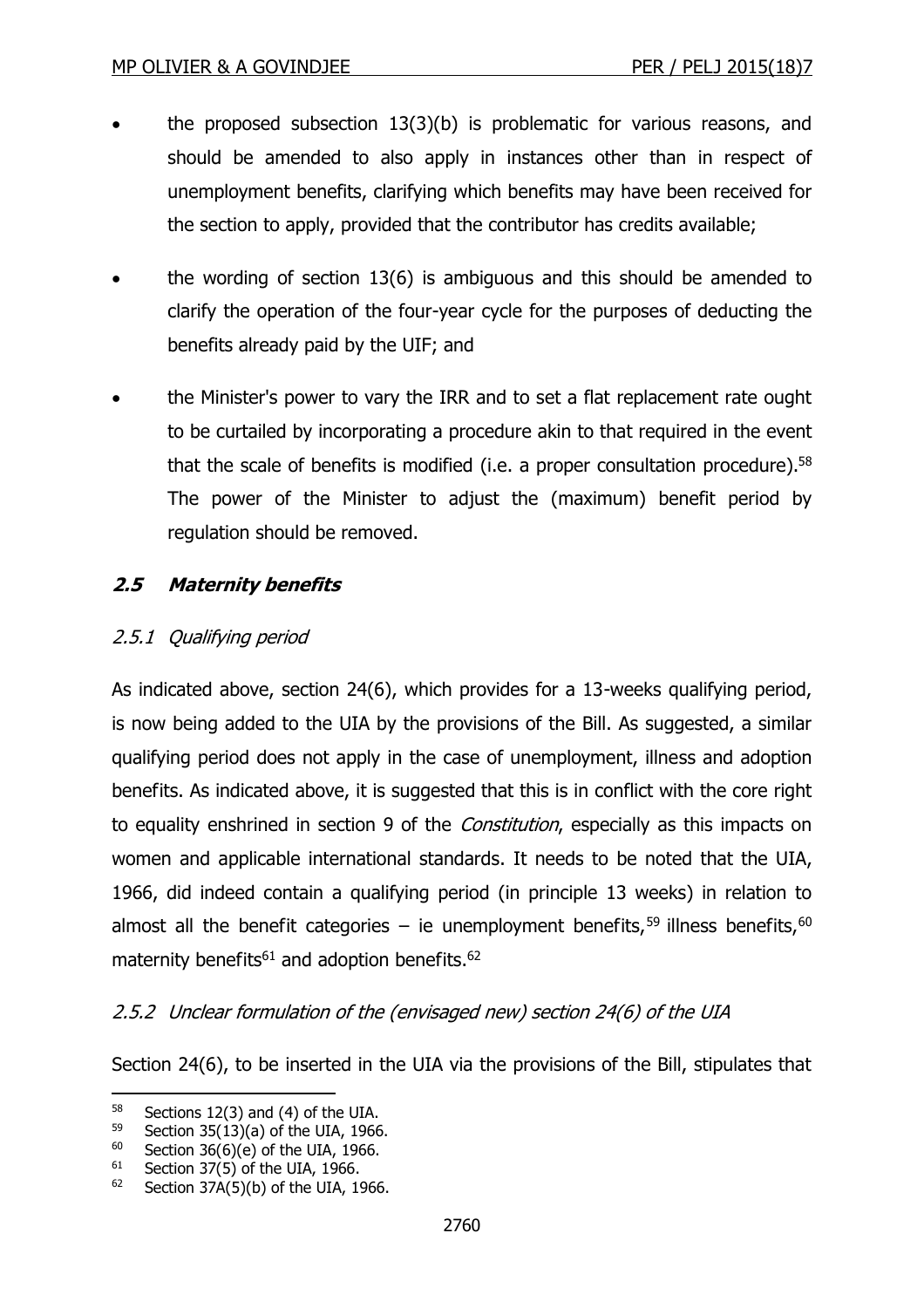"A contributor is not entitled to benefits unless she was in employment, whether as a contributor or not, for at least 13 weeks before the date of application for maternity benefits." It is not clear what is meant by the following phrases "… unless she was in employment, whether as a contributor or not …"

# 2.5.3 Failure to regulate the claiming of maternity benefits in the event of the exhaustion of other UIF benefits

As indicated above, the current UIA provides that the days of benefits that a contributor is entitled to may not be reduced by the payment of maternity benefits.<sup>63</sup> However, it does not contain a provision that allows for the non-reduction of days of maternity benefits in the event that any other category of benefits preceding the period for which maternity benefits are paid is claimed. The approach or practice of the UIF not to pay maternity benefits in the event that non-maternity-related UIF benefits have been received (and exhausted), and yet to pay both maternity benefits and other non-maternity-related UIF benefits where maternity benefits have been claimed and received first is not supported by the South African constitutional framework and the relevant international standards.

The Bill now adds a new subsection 13(5)(b) to the UIA, which stipulates that "The payment of maternity benefits may not affect the payment of unemployment benefits".

In our view, this provision does not address the shortcoming indicated above. In fact, it amounts to a repetition of the current section  $13(5)$ . <sup>64</sup> It is accordingly submitted that (the new) section 13(5)(b) of the UIA should be reformulated to clearly indicate that the payment of unemployment, illness and adoption benefits does not affect the payment of maternity benefits.

# 2.5.4 Discrepancy between section 24(4) and section 24(5), as amended

Section 24(4) of the UIA provides that the *maximum* period of leave for which maternity benefits are payable is 17.32 weeks. This provision is, however, subject to

 $\overline{a}$ <sup>63</sup> Section 13(5) of the UIA.

 $64$  Which will become the new s 13(5)(a).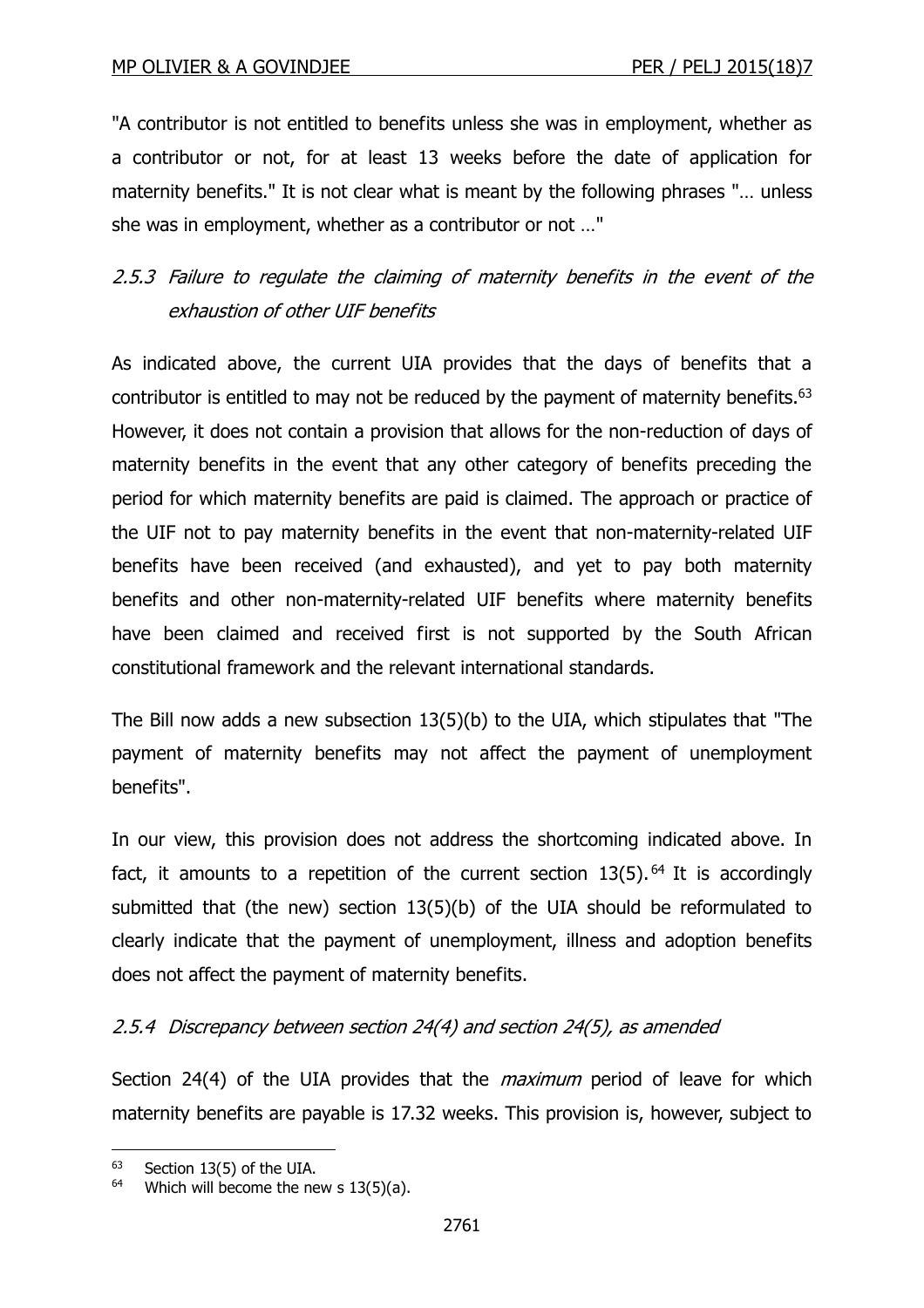the provision in section 13(3)(a), which stipulates that the actual available days of benefits accrue at a rate of one day of benefits for every five days of employment. On the other hand, the amended section 24(5) provides that, in the case of miscarriage during the third trimester or a still-born child, a *full* maternity benefit of 17.32 weeks is payable (in fact, the amendment erroneously refers to "17 to 32 weeks"). Subsection 24(5) does not, however, apply to a contributor who voluntarily terminates her pregnancy (section 24(7)). In any event, there appears to be no justification to provide for a  $full$  benefit in the one case and a *maximum* benefit in the other case. Section 24(4) and/or (5) should be amended in a way that would align these two provisions.

# 2.5.5 Recommendations

It is accordingly recommended that the 13-week qualifying period applicable for maternity benefits be reconsidered. In addition, the wording of the proposed amendment to section 24(6) requires reformulation and the inconsistent position described, depending upon whether maternity benefits are exhausted before other benefits or vice versa, should be addressed. Finally, the use of the terms "maximum" and "full" in sections 24(4) and (5) of the Bill should be standardised.

# **2.6 Dependants' benefits**

It is clear that the issue of dependants' benefits remains fraught with difficulties. Three issues in particular may be highlighted:

#### 2.6.1 Definition

Section 30 of the UIA circumscribes the notion of dependants' benefits by referring, firstly, to a "surviving spouse or a life partner of a deceased contributor" and secondly to "any dependent child of a deceased contributor" in certain instances. It is unclear how extensively the notion of "spouse" should be interpreted, as the UIA contains no such definition. <sup>65</sup> The present wording of the UIA creates certain difficulties that should have been addressed in the amendment Bill. For example,

 $\overline{a}$ <sup>65</sup> See, in general in this regard, Van Kerken and Olivier "Unemployment Insurance" 444.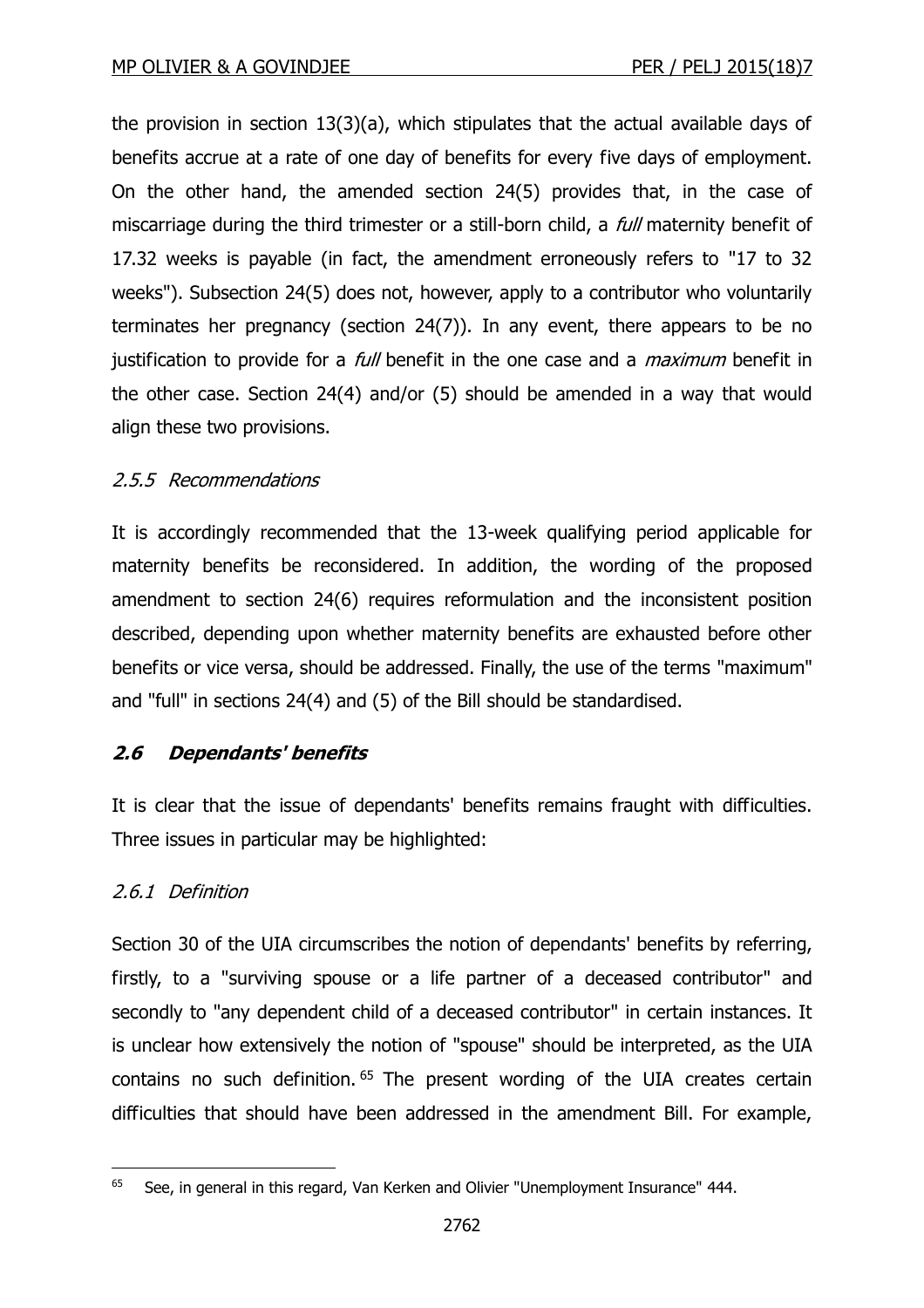does a life-partner or spouse who was married to the deceased employee in terms of customary or religious law qualify as a beneficiary if there was also a civil law marriage with another wife subsisting at the time of the employee's death? COIDA, for example, includes a detailed definition of the concept of "dependant of an employee" and, in section 54, stipulates the payment of compensation in the event of an employee's death in some depth, so that spouses / life partners and children of the deceased employee are dealt with equitably. The Social Assistance Act, 2004 defines dependant to mean "a person whom the beneficiary is legally obliged to support financially and is in fact supporting", drawing no distinction between spouses / life partners and children for its purposes. Court cases in South Africa have also emphasised that unfair discrimination based *inter alia* on marital status is impermissible.<sup>66</sup>

## 2.6.2 Hierarchy and waiting period

 $\overline{a}$ 

Linked to the previous remarks, the amendment Bill perpetuates a hierarchy in respect of dependants' benefits, continuing to rank children below claimants who satisfy the understanding of "surviving spouses and life partners" and entitling the dependent child to claim only if there is no surviving spouse or life partner or in instances where the surviving spouse or life partner fails to apply for benefits within eighteen months of the contributor's death. The creation of such a hierarchy appears to be based on the unfounded assumption that the surviving spouse / life partner will, in all instances, use the benefits obtained from the Fund to care for all dependent children (even children who were dependent on the deceased but were not children of a surviving spouse or life partner). To make matters worse, a dependent child might have to wait for 18 months for the surviving spouse / life partner to make his / her decision to claim benefits, before the child would know whether he  $\prime$  she should claim benefits.<sup>67</sup> No proper explanation for this proposed amendment is offered by the Memorandum. It is unclear, also, whether a 20 year-

<sup>&</sup>lt;sup>66</sup> See, for example, *Langemaat v Minister of Safety and Security* 1998 ILJ 20 (T) and Amod (born Peer) v Multilateral Motor Vehicle 1999 4 All SA 421 (A). This is also the approach adopted by the Pension Funds Adjudicator when determining the range of dependants for the purposes of the Pension Funds Act 24 of 1956. See, for example, Van der Merwe v The Southern Life Association Ltd (WC) Unreported Case No PFA/WE/21/1/98.

 $67$  In terms of the current wording of the UIA, the period is six months.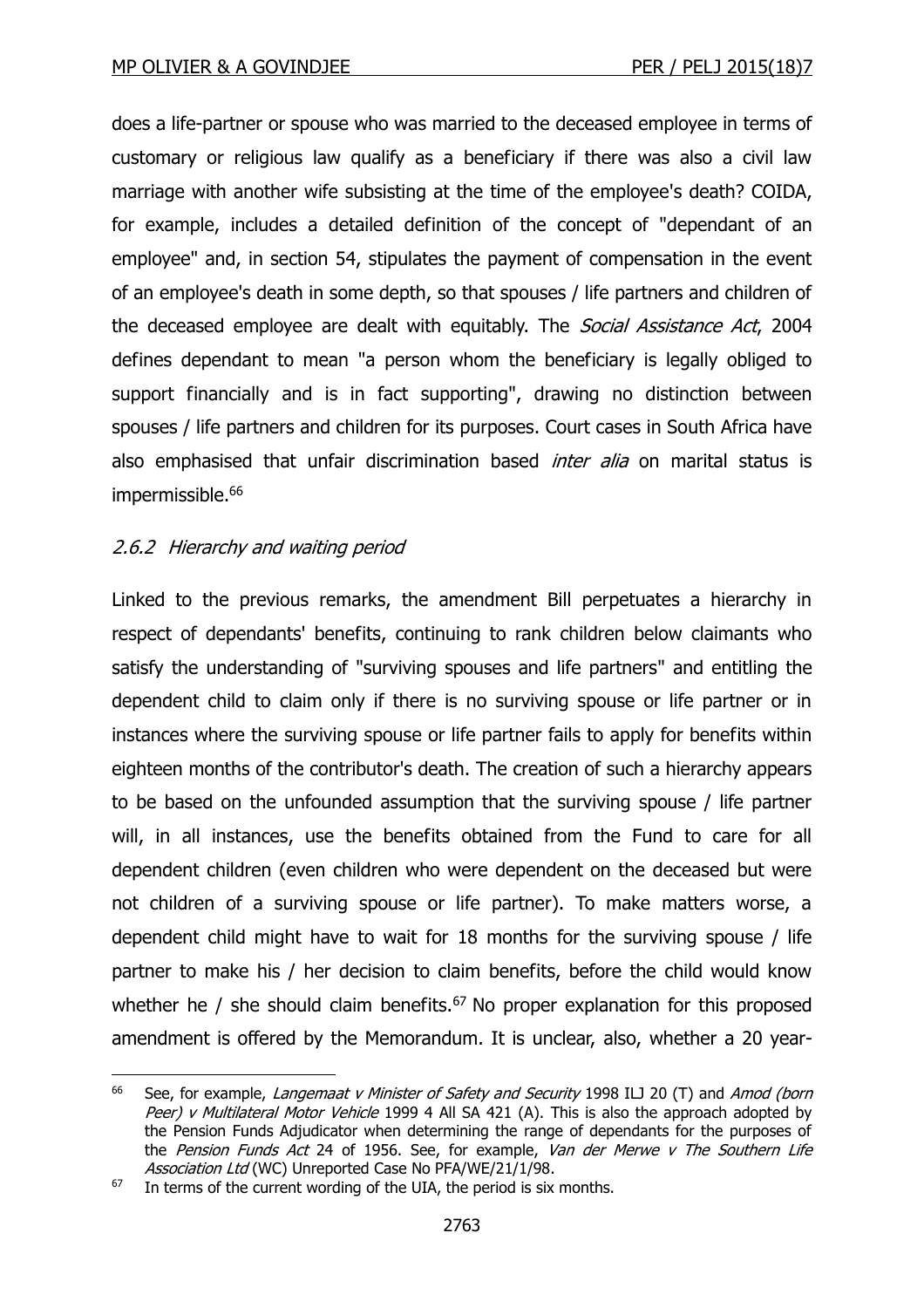old dependant who is not a learner would lose his / her entitlement to claim a benefit from the UIF in the case where the deceased employee's spouse fails to lodge a claim within eighteen months following the employee's death (by which time the deceased's child is over the age of 21). Whether or not such a claimant would be able to claim retrospectively in such a situation is uncertain and demonstrates one of the side-effects of the excessively lengthy period afforded to the surviving spouse / life partner for the purposes of claiming a benefit from the Fund. Furthermore, in our view the exclusion of children's separate claims/entitlements in the event that the surviving spouse or life partner is claiming dependants' benefits, via the subordination of their claims to those of surviving spouses or life partners, constitutes a transgression of the constitutional principle (at least for children under the age of 18) that a child's best interests are of paramount importance in every matter concerning the child.<sup>68</sup>

## 2.6.3 Nominees

 $\overline{a}$ 

Finally, in this regard, the proposed amendment to section 30 by way of inserting a new provision allowing contributors to nominate their beneficiaries in cases of death benefits, although well-intentioned, may create confusion and introduce an element of complexity in the administration of dependants' benefits on the part of the UIF. The inserted sections  $30(2A)(a)$  and (b) appear to contradict one another<sup>69</sup> and may precipitate legal challenges in future, particularly when there is a competing claim between an alleged dependant and nominated beneficiary. The administrative burden on the Fund is likely to increase as a result of the proposed insertion. In the absence of a clear definition explaining the intended interaction and prioritisation between nominees and dependants, a potential myriad of legal challenges may result. Such complications, as experienced in the context of pension fund matters,

<sup>&</sup>lt;sup>68</sup> See s 28(2) of the *Constitution*. For similar criticism in relation to the *current* six-month waiting period for children, see Olivier, Dupper and Govindjee 2011 Stell LR 415-416.

<sup>&</sup>lt;sup>69</sup> The first subsection apparently creates an entitlement to a benefit for any nominated beneficiary, while the second subsection completely qualifies that entitlement. It may be better to combine these two subsections into one provision in order to clarify that the entitlement of a nominated beneficiary is subject to there being no surviving spouse, life partner or dependent child of the deceased contributor.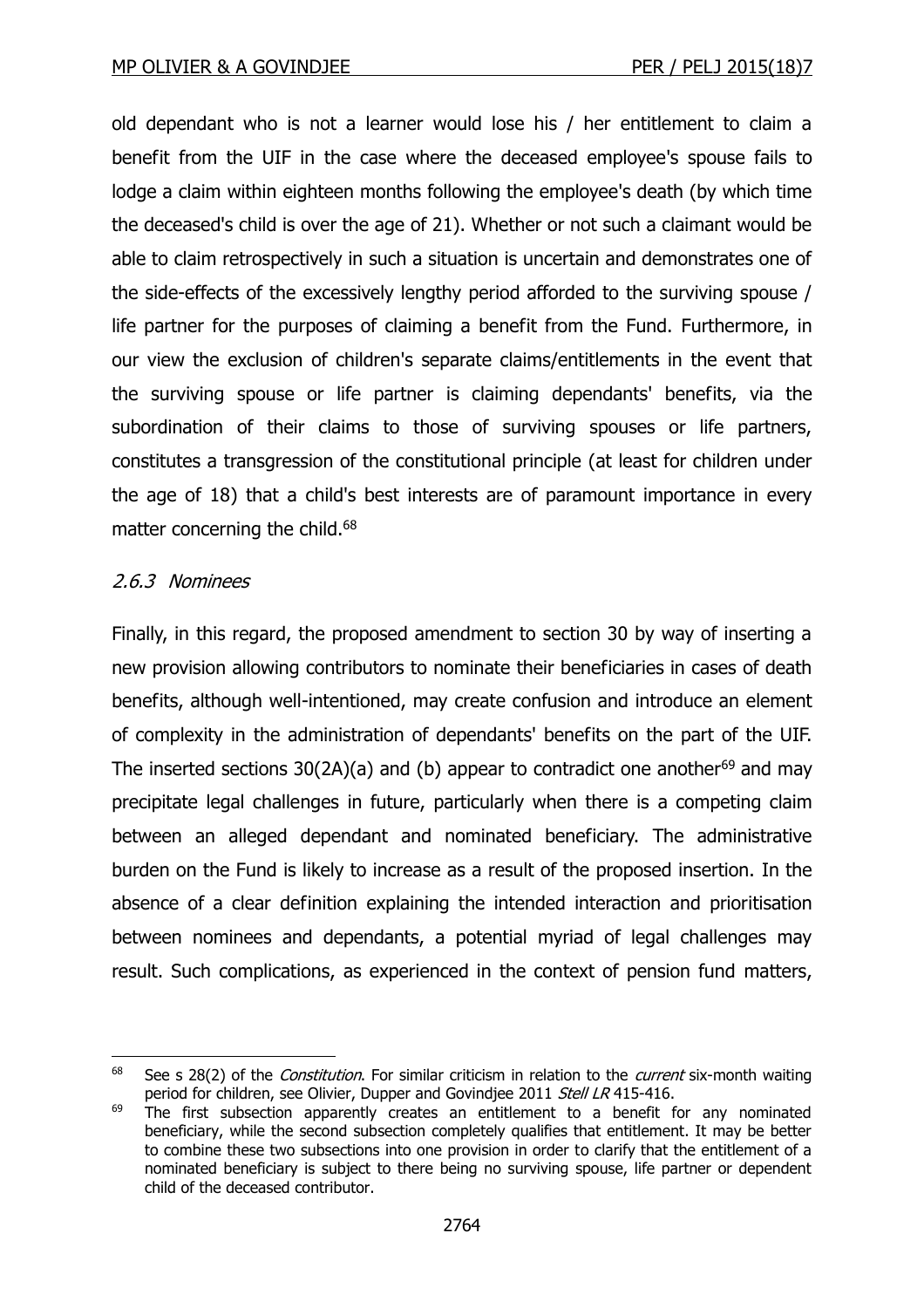should best be avoided.<sup>70</sup>

#### 2.6.4 Recommendations

The following recommendations pertaining to dependants' benefits are advanced:

- It is recommended that the Bill be amended to consider whether a person was or would have been (wholly or mainly) financially dependent on the deceased. The use of the concept of a "surviving spouse or life partner" ought to be revisited.
- In the event of more than one dependant, an equitable sharing of the benefits must be ensured (as is the case with pension / provident fund payments and the broad definition of "dependant" in section 1 of the Pension Funds Act, 1956 and other social legislation discussed above). This may assist, for example, in the protection of the best interests of the children of a deceased contributor and in alleviating the vulnerable position of children in general.
- Even if the distinction between a surviving spouse / life partner (on the one hand) and a dependent child (on the other) is retained for the purposes of claiming dependants' benefits in terms of the UIA (which is not recommended), the eighteen months' waiting period for dependent children is excessive and should be reduced, given that it is likely to fall foul of the standard of the best interests of the child.
- The inclusion of a subsection dealing with nominated beneficiaries may result in administrative difficulties, disputes and some confusion. The insertion should preferably be removed, or at least be properly qualified in order to more clearly spell out the intended prioritisation in respect of nominees and dependants.

 $\overline{a}$ <sup>70</sup> See Kaplan & Katz v Professional and Executive Retirement Fund 1999 3 SA 798 (SCA).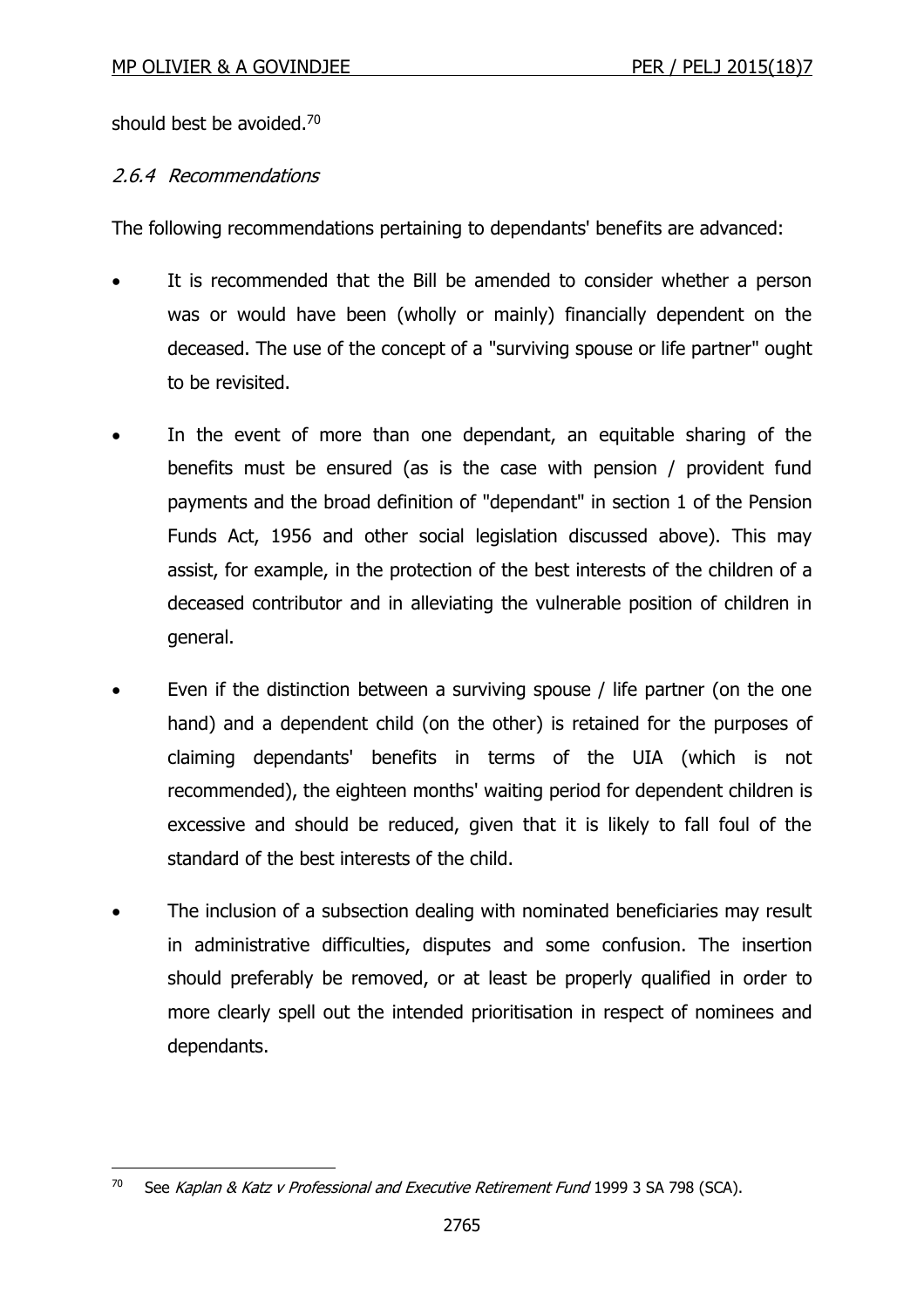## **2.7 Dispute resolution and adjudication**

#### 2.7.1 Lack of an independent appeal institution

The UIA makes provision for an appeal to a regional appeals committee in the event of a decision to suspend a person's right to benefits, or a decision relating to the payment or non-payment of benefits.<sup>71</sup> The matter may be referred to a national appeals committee if a person is dissatisfied with the decision of a regional appeals committee. <sup>72</sup> However, these institutions – the regional and national appeals committees – cannot be regarded as either independent or external appeal mechanisms. They are not external institutions and are not independent vis-à-vis the UIF, as they are constituted as committees of the Board and since, at least as far as the regional appeals committee is concerned, a public servant (who could, in principle, be a staff member of the UIF or the Department of Labour) is a member of the committee.<sup>73</sup>

The Labour Court is indicated as the court which has jurisdiction in respect of all matters in terms of the Act, unless otherwise provided and except in the case of an offence.<sup>74</sup> However, the Labour Court's jurisdiction is effectively restricted to a *review* application and it may not hear an appeal against a decision of the UIF or a regional appeal committee or the national appeal committee,<sup>75</sup> or the statement of a special case on a question of law.<sup>76</sup>

It is therefore evident that the UIF does not provide for an independent appeal institution. In this regard attention is drawn to section 34 of the *Constitution*, which stipulates that: "Everyone has the right to have any dispute that can be resolved by the application of law decided in a fair public hearing before a court or, where appropriate, another independent and impartial tribunal or forum." In addition, according to the ILO Social Security (Minimum Standards) Convention (Convention

<sup>&</sup>lt;sup>71</sup> Section 37(1) of the UIA.<br><sup>72</sup> Section 37(2) of the UIA

 $72$  Section 37(2) of the UIA.<br> $73$  On the importance of in

On the importance of independent appeal institutions in terms of international law, see, in general, Nyenti, Olivier and Govindjee "Reforming the South African Social Security Adjudication System".

 $\frac{74}{75}$  Section 66 of the UIA.

See s 66, read with s 37(3) of the UIA.

<sup>&</sup>lt;sup>76</sup> Section 67 of the UIA.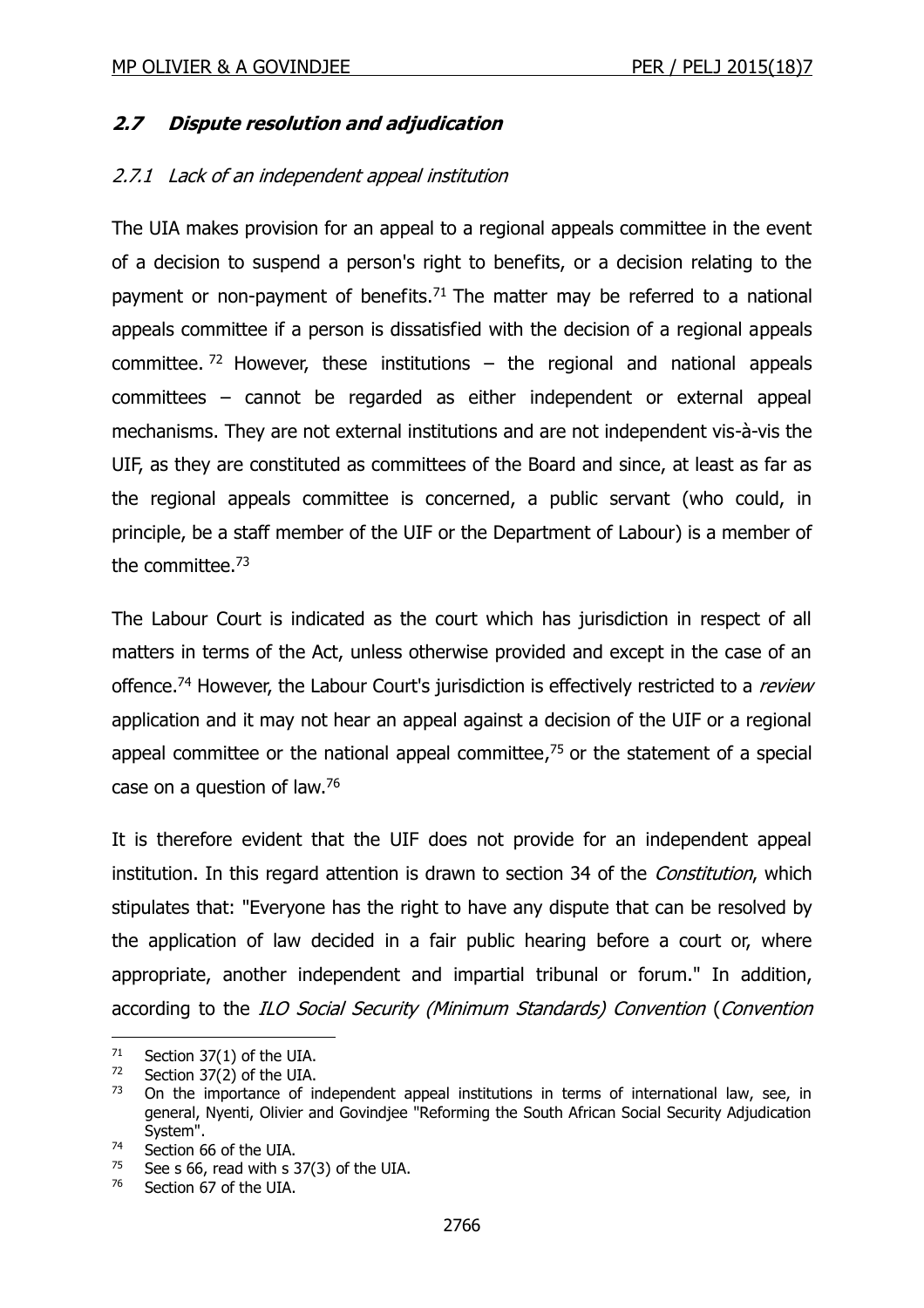102 of 1952), every claimant shall have a right of appeal in the case of a refusal of a benefit, or in the case of a complaint as to its quality or quantity. The ILO Employment Promotion and Protection against Unemployment Convention (Convention 168 of 1988) provides that a dispute concerning the refusal, withdrawal, suspension, or reduction of the quantum of benefits must be resolved by the body administering the scheme, and that there should thereafter be a (simple and rapid) appeal to an independent body. In this regard, it has previously been concluded that "the establishment of a dedicated social security adjudication mechanism to deal with social security disputes is recommended ... adopting this approach would also make South Africa compliant with the international standards...".<sup>77</sup>

# 2.7.2 The absence of provisions regulating the establishment and functioning of the National Appeals Committee

The UIA regulates the establishment of regional appeals committees.<sup>78</sup> The Bill also inserts a provision that ensures that the constitution of the Board must provide for the functions of a regional appeals committee.  $79$  However, similar regulating provisions in relation to the *national* appeal committee are absent. It is recommended that a proper regulatory framework in relation to the national appeal committee be inserted into the UIA, in particular as it is not clear how the national appeals committee is to be appointed / established and how it should be composed.<sup>80</sup>

#### 2.7.3 Recommendations

The nature of the regional and national appeals committees should be revisited when the Bill is debated. In particular, the independence of these institutions should be ensured. The Bill should also create a proper regulatory framework for the functioning of the national appeals committee.

<sup>&</sup>lt;sup>77</sup> Olivier, Dupper and Govindjee 2011 *Stell LR* 422.<br><sup>78</sup> See s 36(A)(1) of the UIA

<sup>&</sup>lt;sup>78</sup> See s 36(A)(1) of the UIA.<br><sup>79</sup> See the new s 50(2)(a)(iA)

See the new s  $50(2)(a)(i)$  of the UIA.

<sup>80</sup> Olivier, Dupper and Govindjee 2011 Stell LR 419-423.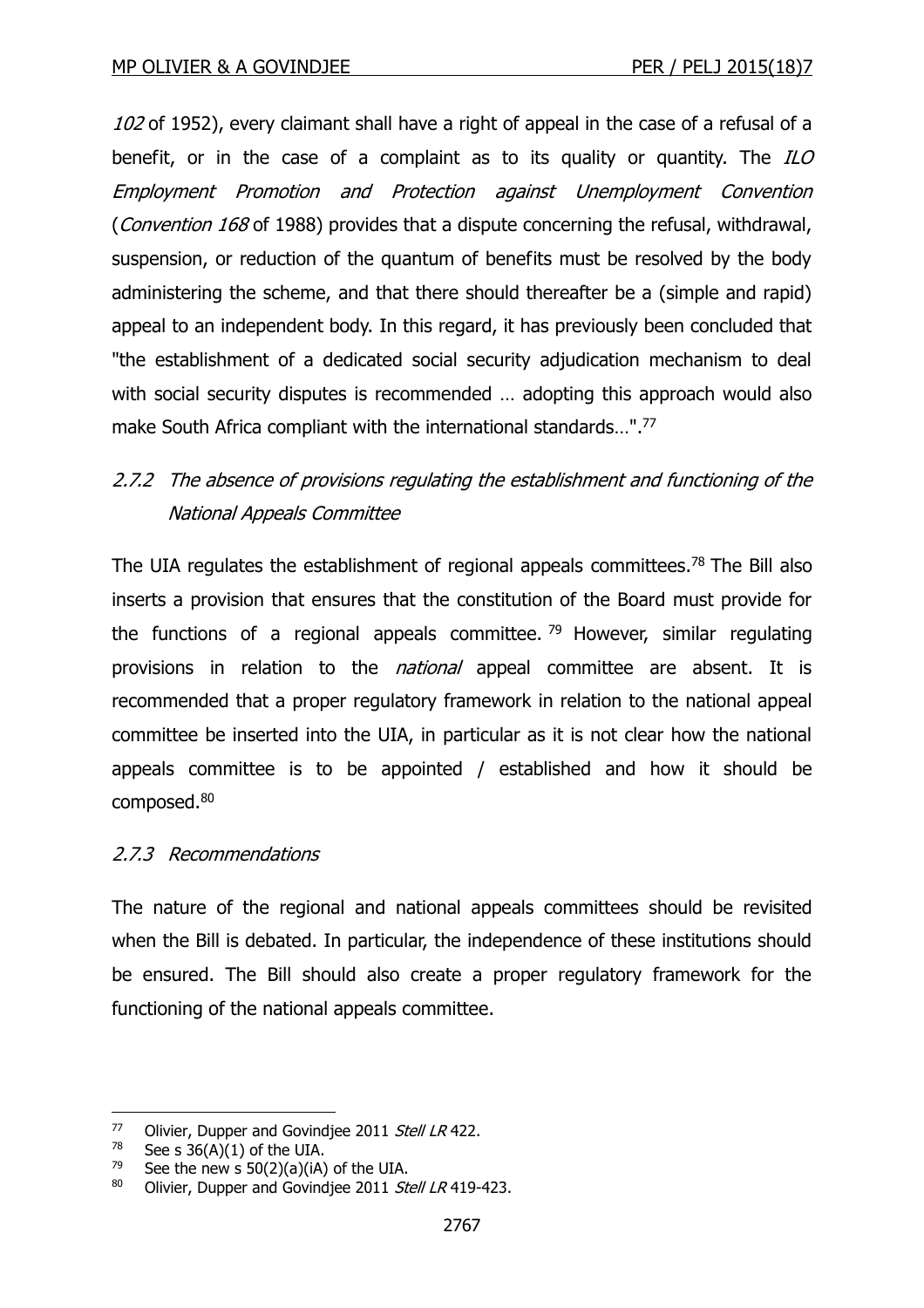#### **2.8 Penalties and offences**

2.8.1 The need to expand on and make the levying of a charge by the Fund, an agent or person purportedly acting on behalf of an applicant for benefits an offence

According to the amendment Bill, section 33 of the UIA is to be amplified by the addition of a subsection prohibiting the fund, an agent or person who purportedly acts on behalf of an applicant for benefits from levying any charge against the applicant. There are two concerns in this regard.

Firstly, the prohibition is narrow in scope, restricting only the levying of a charge in the case of the *processing* of an application for benefits (and not expressly covering other parts of the benefit application process, such as the giving of advice or filling in of forms).

Secondly, and more importantly, the prohibited conduct is not made an offence, resulting in the provisions of section 65 of the UIA not being triggered. Section 65 of the UIA confirms that any person convicted of an offence in terms of this Act is liable to a fine or to imprisonment, or to both a fine and imprisonment. Contraventions of the new section 33(3) of the UIA should expressly be listed as an offence on the same basis that persons who contravene, for example, sections 63(1) and 64(1) of the UIA are guilty of an offence. This will then trigger the Act's penalty clause in section 65. Failure to link the prohibited section 33 conduct to an offence and, thereby, to a penalty, is likely to result in the prohibition's remaining completely unenforced and unenforceable.

#### 2.8.2 Recommendations

The scope of the newly inserted prohibition in section 33 of the UIA should be broadened and the prohibited conduct should explicitly be noted as an offence, so that section 65 of the UIA is triggered and the provision is enforceable.

#### **3 Overall conclusions and recommendations**

Several changes to the *Unemployment Insurance Act*, to be introduced via the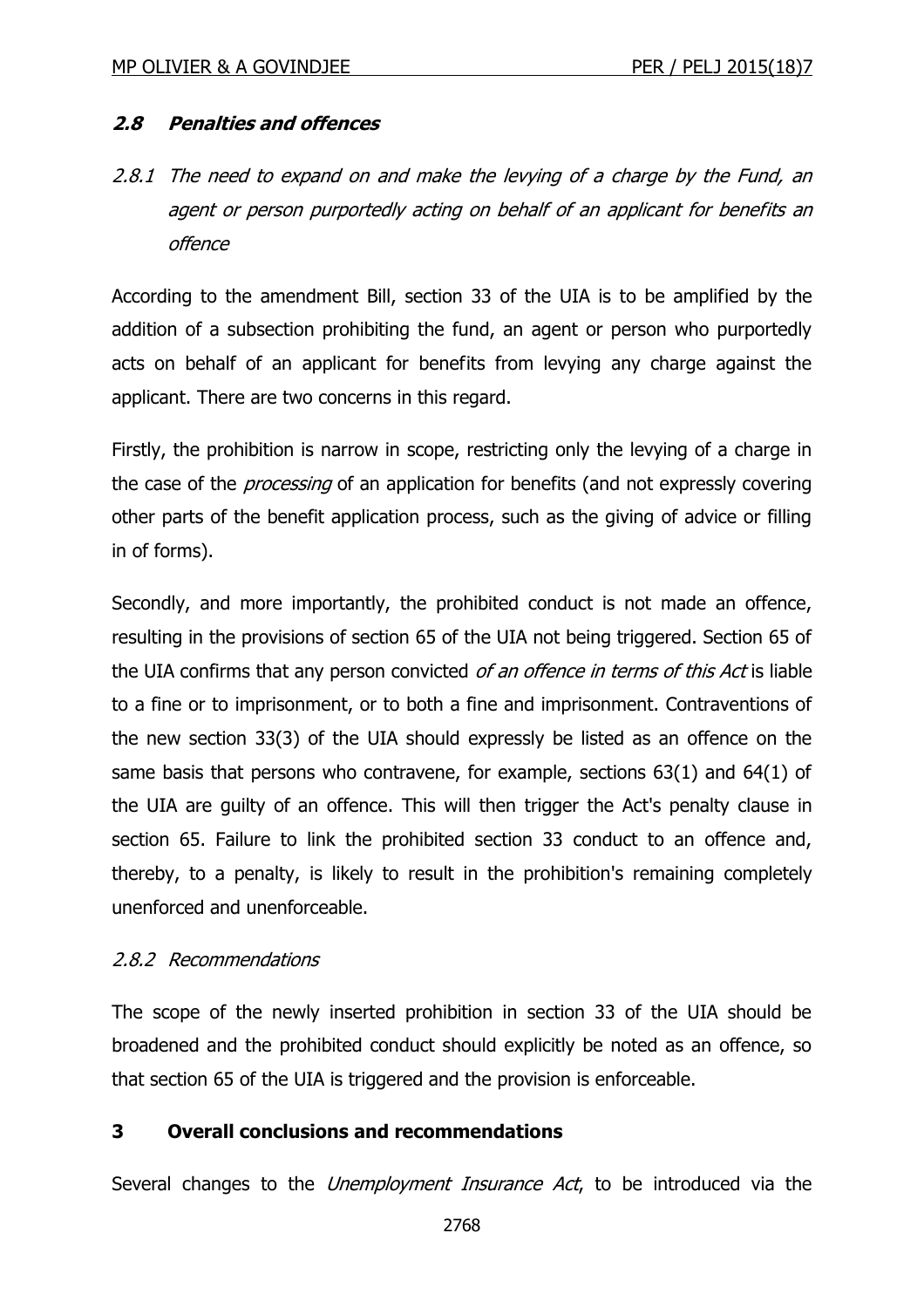$\overline{a}$ 

provisions of the recently published amending Bill, are to be commended. These relate among others to the extended period of benefits (a maximum of 365 days), the increase of the rate of maternity benefits to 66% of a (female) contributor's earnings, the adjustment of the accrual rate of a contributor's duration of benefits from 1 day for every 6 days of employment to 1 day for every 5 days of employment,  $81$  and some attempt to provide for the retention of contributors in employment and the re-entry of unemployed contributors into the labour market.

And yet, it is evident that there is a need for a thorough revision of the Bill, implying that key changes need to be made to the UIA. Some of the broad areas of revision concern the need to ensure the alignment of the Bill and the UIA to a standardised framework, with specific reference to international and regional standards and constitutional prescripts; and the removal and/or amendment of provisions which are discriminatory, poorly formulated, inconsistent or unaligned with the UICA and the Memorandum on the Objects of the Unemployment Insurance Amendment Bill, 2015, for example. More specifically, there are core matters of substance that require further consideration and revision.

This note, while acknowledging the important contribution made by the Bill to the developing unemployment insurance landscape in South Africa, focuses attention on key areas requiring reconsideration (either because of the manner in which the Bill has dealt with the issue or because of a failure to address an existing lacuna). These areas include:

 the (lack of) alignment of the UIA with ILO, UN and SADC standards, particularly in relation to minimum periods of benefit, persisting issues of coverage and disparate treatment in respect of maternity benefits, the waiting period in respect of access to unemployment benefits, and the unavailability of benefits (in general) in the event of partial unemployment and the suspension or reduction of earnings;

<sup>&</sup>lt;sup>81</sup> There is, in fact, a discrepancy between the proposed amendment to s 13(3) of the Act (which refers to the accrual of one day's benefit for every five days of employment) and the wording contained in the original explanatory memorandum (which referred to accrual of one day's benefit for every four days of employment).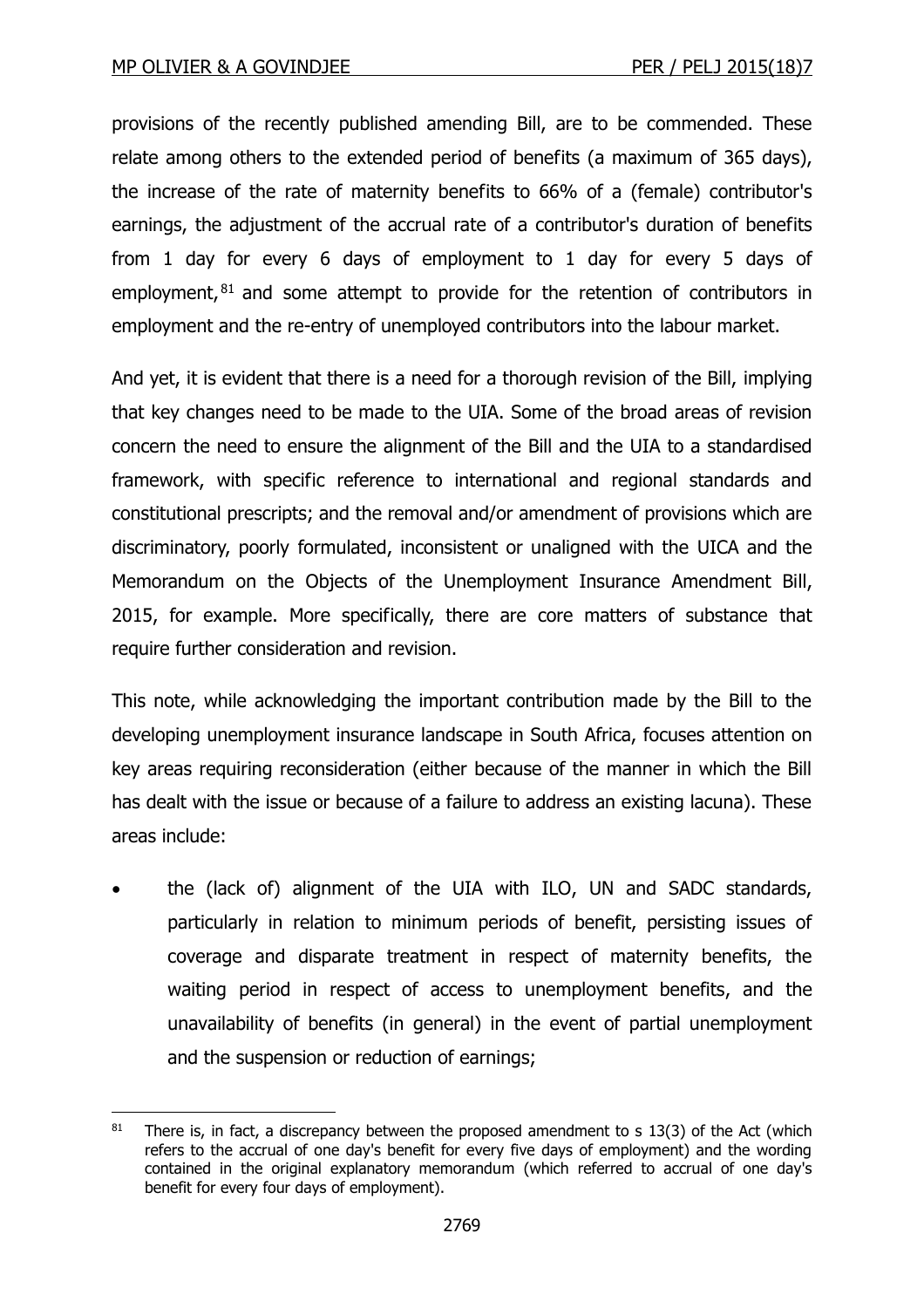- issues of coverage and application, including the failure to synchronise the UIA with the UICA, the manner in which public servants and the State / Government as employer are to be included, matters pertaining to migrant workers (in particular their entitlement to claim / receive benefits when they are outside South Africa) and the coverage of the self- and informally employed;
- the (insufficient) mandate for and manner in which the Fund's relationship with the key objectives of employment promotion and preventing / combating / minimising unemployment and re-integration into employment is addressed (including the manner in which section 5 has been drafted and the failure to align the provisions of sections 2, 5 and 10 of the Act);
- matters pertaining to benefit rates and periods, including the need to read sections 12(3)(c) and (d) disjunctively, inconsistent and unclear provisions regarding entitlement to benefits once available "credits" / days of benefits have been used, the application of the four-year cycle and the minister's power to set / amend the Income Replacement Rate (IRR) and to vary the benefit period by regulation;
- maternity benefits, in particular the 13-week qualifying period, the unclear formulation of the proposed section 24(6) of the UIA, the failure to regulate the claiming of maternity benefits in the event of the exhaustion of other UIF benefits and the discrepancy between sections 24(4) and (5) (as amended);
- various matters pertaining to dependants' benefits, especially in respect of definitions, the creation of a claims hierarchy and waiting period and the introduction of a beneficiary nominations process (for the purpose of the receipt of death benefits);
- the lack of an independent appeal institution and the absence of provisions regulating the establishment and functioning of the National Appeals Committee; and

2770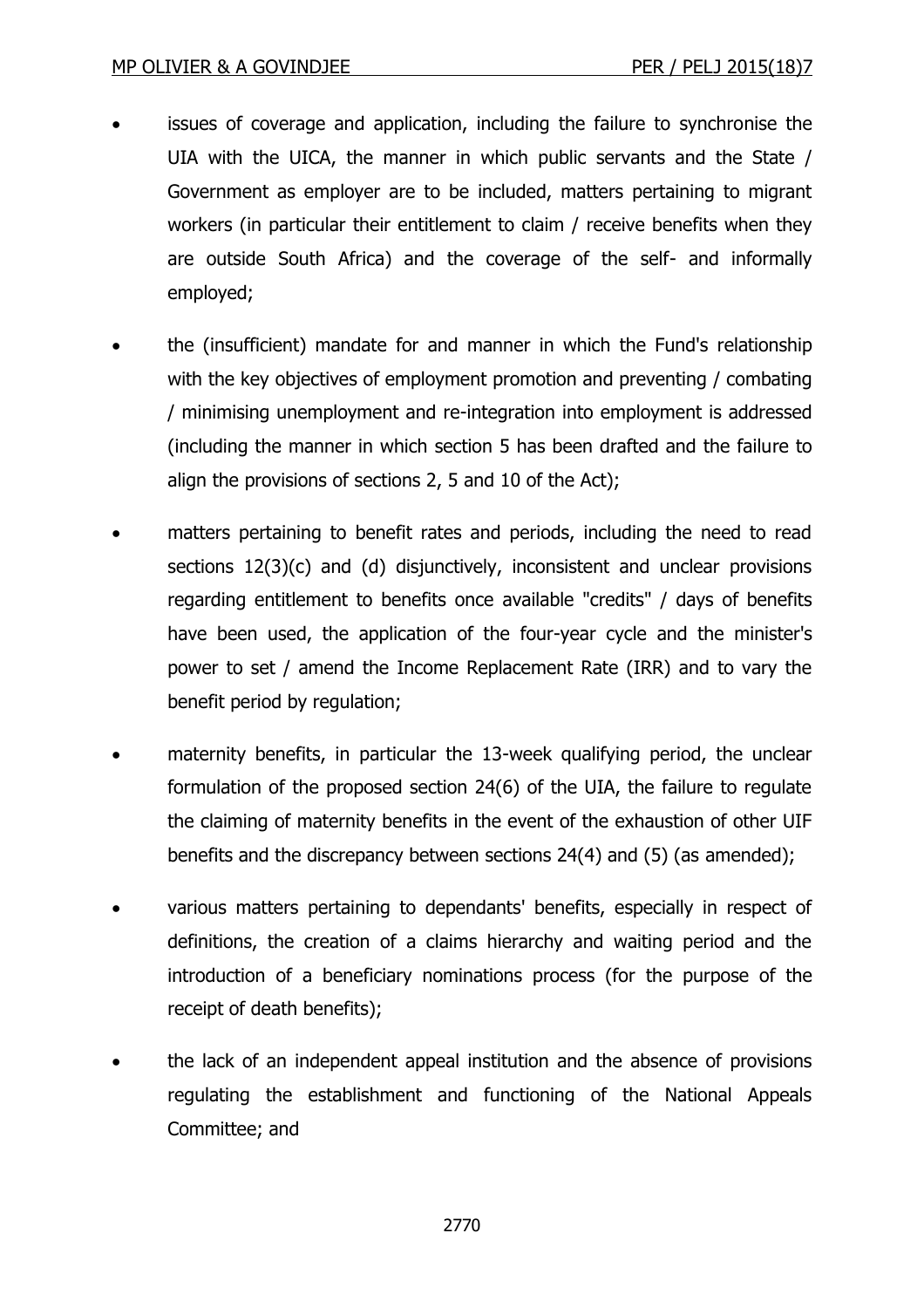the need to expand on and make the levying of a charge by the Fund, an agent or person purportedly acting on behalf of an applicant for benefits an offence.

As alluded to above, the manner in which the amendments to the Act have been formulated may, in some instances, cause confusion in respect of the appropriate manner in which the revised Act is to be interpreted. This is problematic for a number of reasons and is likely to result in difficulties in the application of the Fund in years to come if left unaddressed. The discord between the proposed amendments and the Memorandum on the Objects of the Unemployment Insurance Amendment Bill, 2015 is also noteworthy. The Memorandum appears to have been appended to the Bill as something of an afterthought and failes to provide a proper (or, in some cases, any) explanation for a range of core issues that have been included in the Bill. It is respectfully submitted that the Memorandum requires revision in order that it may properly explain the intention behind some of the proposed amendments and their likely application. Various other recommendations have been advanced in an attempt to address the concerns raised.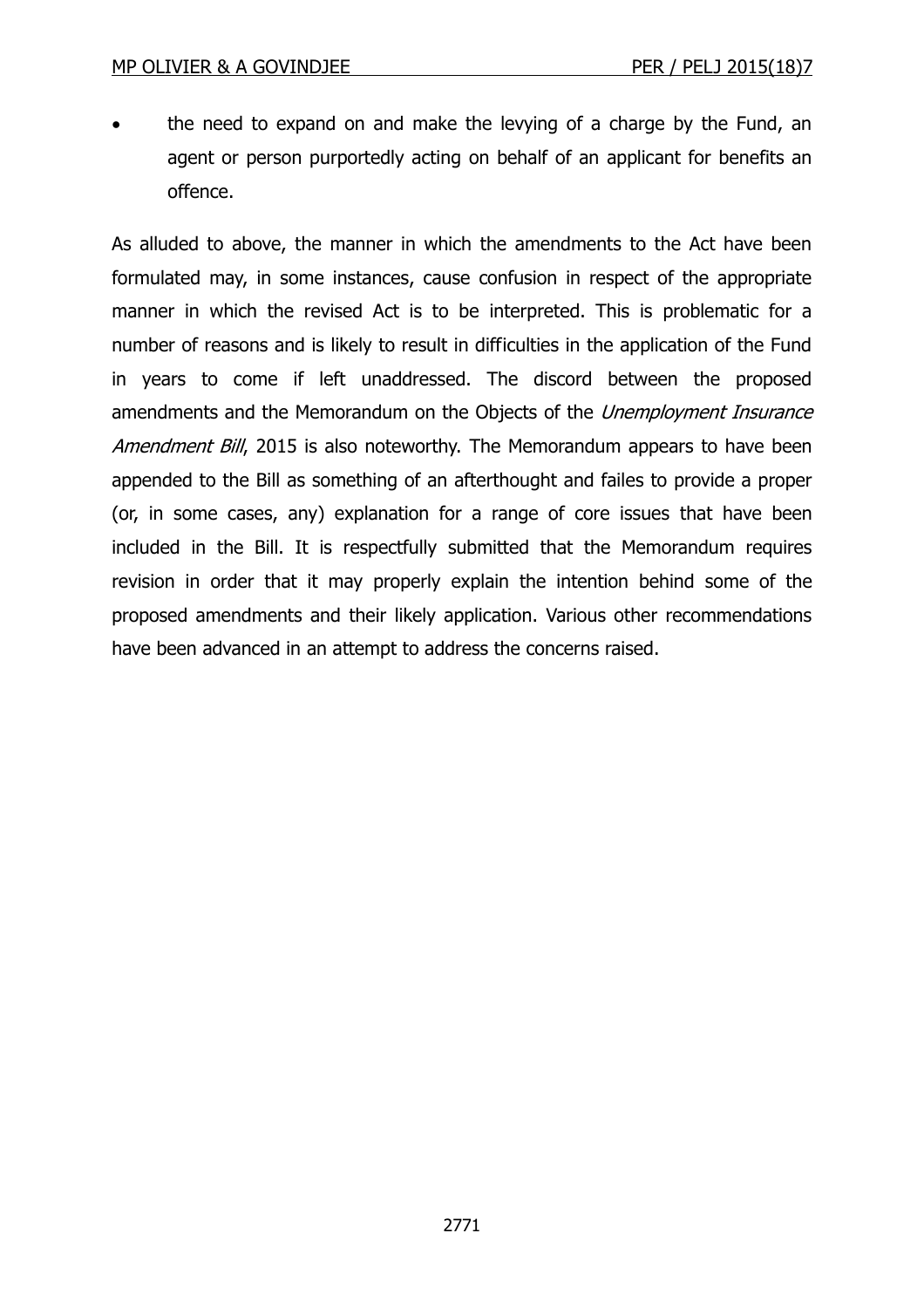#### **BIBLIOGRAPHY**

#### **Literature**

Govindjee, Olivier and Dupper 2011 Stell LR

Govindjee A, Olivier M and Dupper O "Activation in the Context of the Unemployment Insurance System in South Africa" 2011 Stell LR 205-227

ILO Social Security

International Labour Organisation Social Security and the Rule of Law (ILO Geneva 2012)

Nyenti, Olivier and Govindjee "Reforming the South African Social Security Adjudication System"

Nyenti M, Olivier M and Govindjee A "Reforming the South African Social Security Adjudication System: The Role and Impact of International and Regional Standards" in Olivier M, Dupper O and Govindjee A (eds) The Interaction between International, Regional and National Labour Law and Social Security (Juta Cape Town 2013) 287-304

Olivier "Unemployment Insurance"

Olivier M "Unemployment Insurance: General Framework" in Joubert WA (ed) *LAWSA* Vol 13 2<sup>nd</sup> ed (LexisNexis Durban 2013) 3

Olivier, Dupper and Govindjee 2011 Stell LR

Olivier M, Dupper O and Govindjee A "Redesigning the South African Unemployment Insurance Fund: Selected Key Policy and Legal Perspectives" 2011 Stell LR 396-425

Van Kerken and Olivier "Unemployment Insurance"

Van Kerken E and Olivier M "Unemployment Insurance" in Olivier M, Smit N and Kalula E (eds) Social Security: A Legal Analysis (LexisNexis Durban 2003) 415-460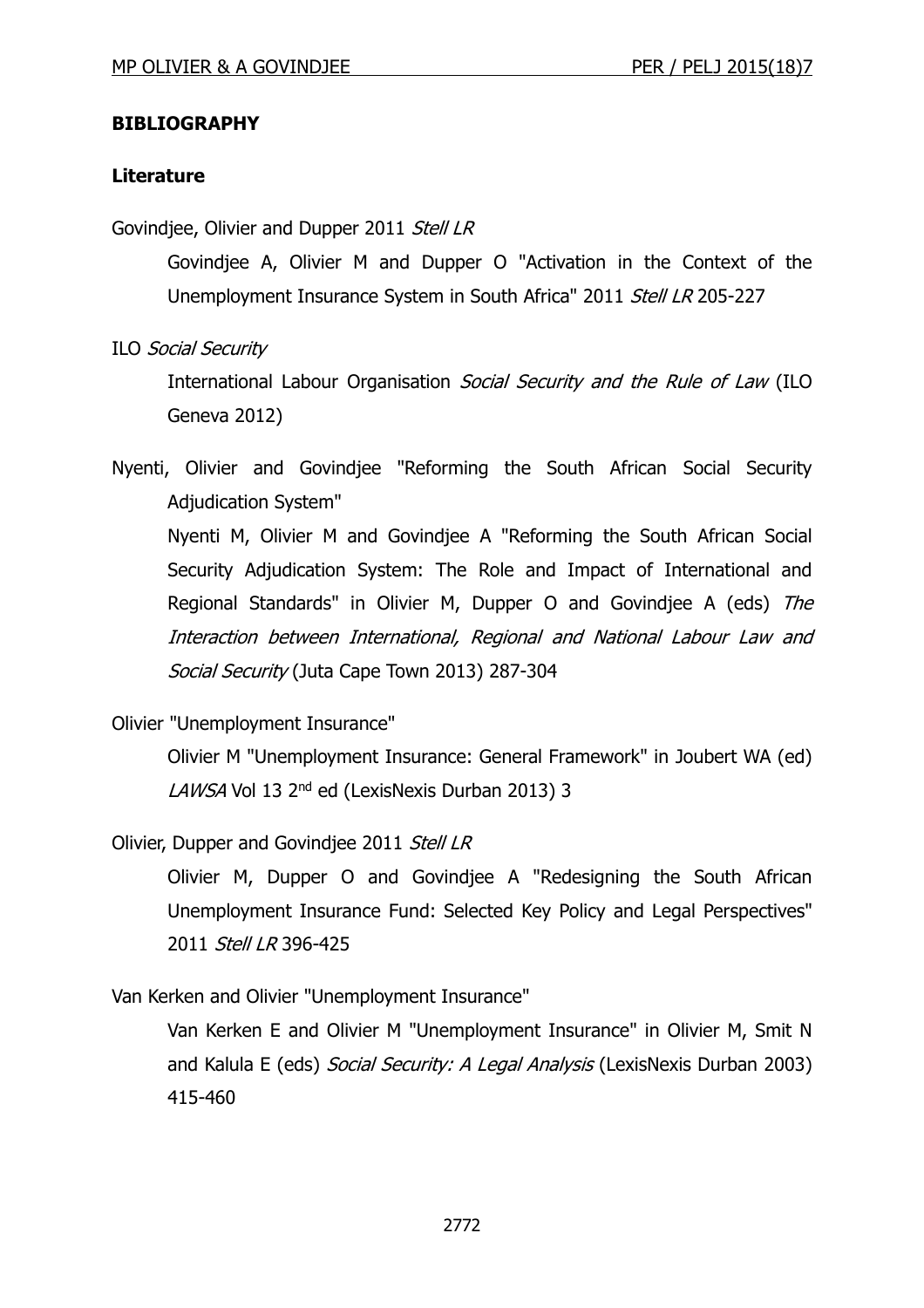#### **Case law**

Amod (born Peer) v Multilateral Motor Vehicle 1999 4 All SA 421 (A) Kaplan & Katz v Professional and Executive Retirement Fund 1999 3 SA 798 (SCA) Langemaat v Minister of Safety and Security 1998 ILJ 20 (T) Van der Merwe v The Southern Life Association Ltd (WC) Unreported Case No PFA/WE/21/1/98

# **Legislation**

Compensation for Occupational Injuries and Diseases Act 130 of 1993 Constitution of the Republic of South Africa, 1996 Employment Services Act 4 of 2014 Labour Relations Act 66 of 1995 Pension Funds Act 24 of 1956 Social Assistance Act 13 of 2004 Unemployment Insurance Act 30 of 1966 Unemployment Insurance Act 63 of 2001 Unemployment Insurance Amendment Bill (B25-2015) Unemployment Insurance Contributions Act 4 of 2002

# **International instruments**

CESCR General Comment No 19: The Right to Social Security UN Doc E/C.12/GC/19 (2008) Code on Social Security in the SADC (2007) Employment Promotion and Protection against Unemployment Convention 168 (1988) ILO Maternity Protection Convention 183 (2000) ILO Recommendation on National Floors of Social Protection 202 (2012) ILO Social Security (Minimum Standards) Convention 102 (1952) International Covenant on Economic, Social and Cultural Rights (1966) SADC Protocol on Employment and Labour (2014) UN Convention on the Elimination of All Forms of Discrimination against Women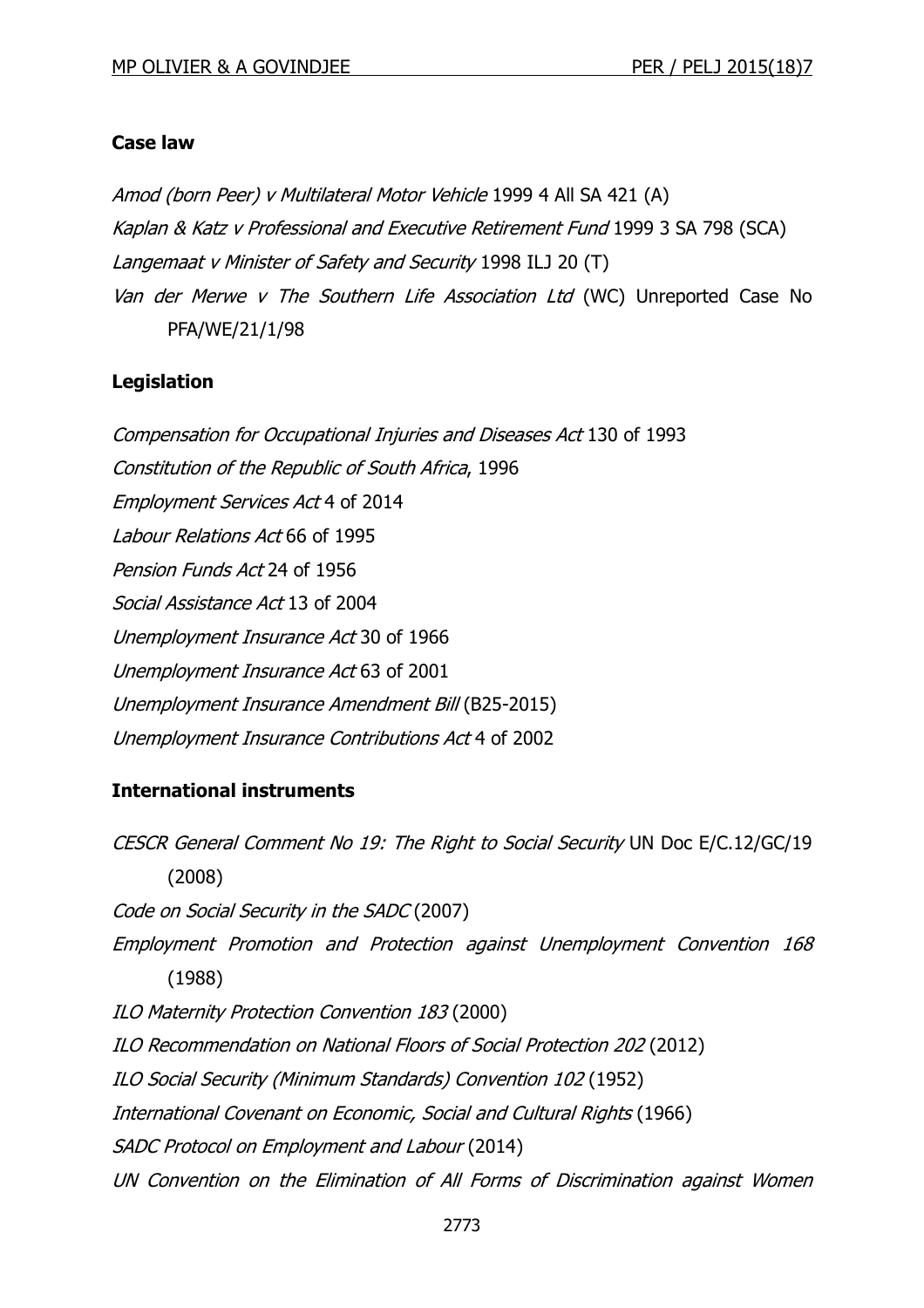(1979)

Universal Declaration of Human Rights (1948)

#### **Internet sources**

Compensation Fund of South Africa 2012 http://www.labour.gov.za/DOL/documents/annual-reports/compensation-foroccupational-injuries-and-diseases/2012/compensation-fund-annual-report-2012 Compensation Fund of South Africa 2012 Annual Report http://www.labour.gov.za/DOL/documents/annual-reports/compensation-foroccupational-injuries-and-diseases/2012/compensation-fund-annual-report-2012 accessed 31 March 2015

ILO 2010 http://www.ilo.org/wcmsp5/groups/public/@ed\_norm/@relconf/ documents/meetingdocument/wcms\_123390.pdf International Labour Organisation 2010 General Survey Concerning Social Security Instruments in Light of the 2008 Declaration on Social Justice for a Fair Globalization (Report III Part 1B) http://www.ilo.org/wcmsp5/groups/public/@ed\_norm/@relconf/documents/m eetingdocument/wcms\_123390.pdf accessed 27 March 2015

OHCHR 2015 http://tbinternet.ohchr.org/\_layouts/TreatyBodyExternal/Treaty.aspx? Treaty=CEDAW&Lang=en United Nations Office of the High Commissioner for Human Rights 2015 Ratification Status for CEDAW - Convention on the Elimination of All Forms of Discrimination against Women http://tbinternet.ohchr.org/\_layouts/Treaty BodyExternal/Treaty.aspx?Treaty=CEDAW&Lang=en accessed 27 March 2015

OHCHR 2015 http://tbinternet.ohchr.org/\_layouts/TreatyBodyExternal/ Treaty.aspx?Treaty=CESCR&Lang=en United Nations Office of the High Commissioner for Human Rights 2015 Ratification Status for CESCR - International Covenant on Economic, Social and Cultural Rights http://tbinternet.ohchr.org/\_layouts/TreatyBodyExternal/

2774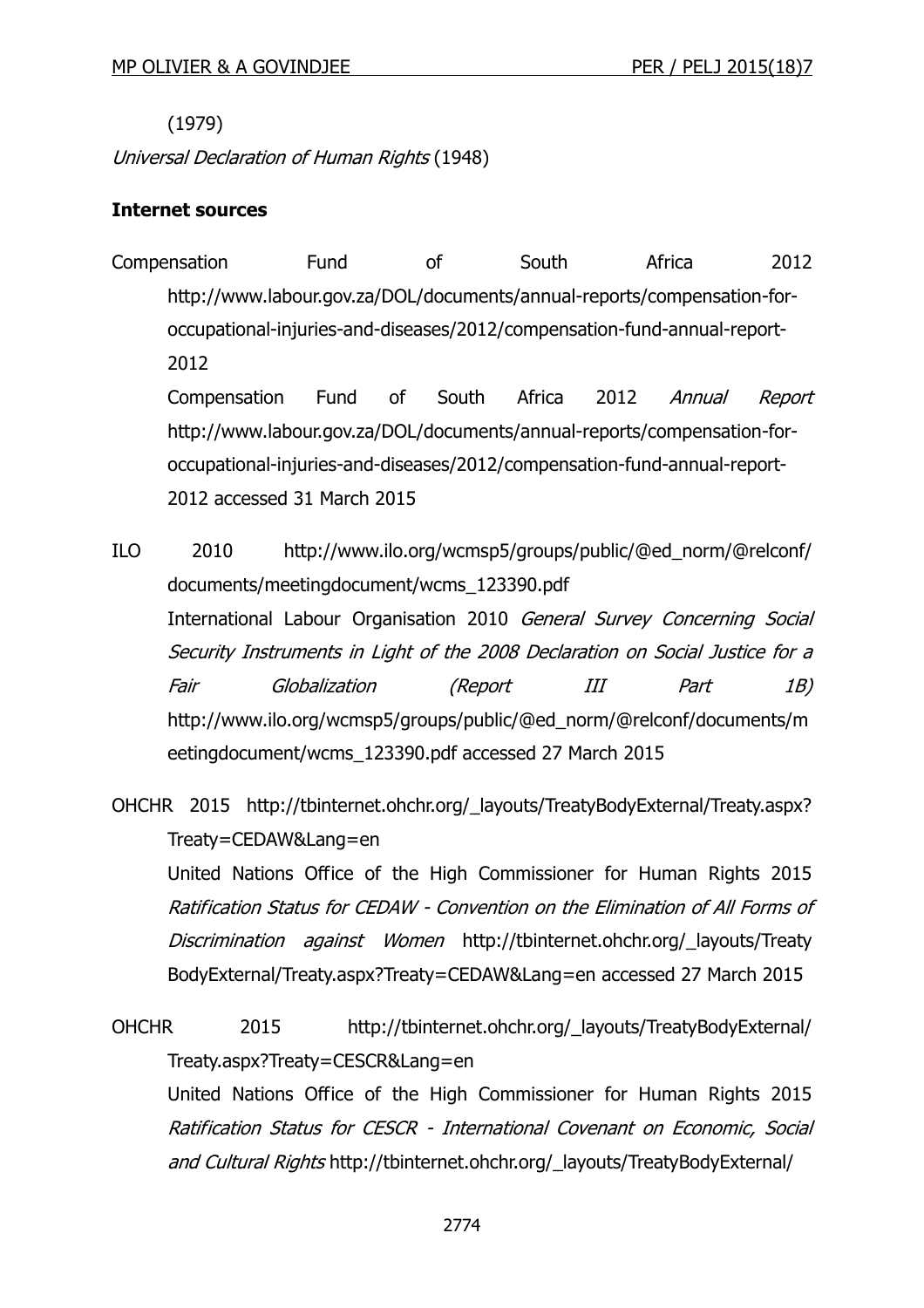Treaty.aspx?Treaty=CESCR&Lang=en accessed 27 March 2015

Olivier and Govindjee 2013 http://www.nwu.ac.za/sites/www.nwu.ac.za/files/files/pfl/documents/UIA%20AMENDMENT%20BILL%20%28Comments%20- %20Institute%20for%20Social%20Law%20and.pdf Olivier M and Govindjee A 2013 Comments on the Umemployment Insurance Bill, B-2013 http://www.nwu.ac.za/sites/www.nwu.ac.za/files/files/pfl/documents/UIA%20AMENDMENT%20BILL%20%28Comments%20- %20Institute%20for%20Social%20Law%20and.pdf (accessed on 31 March 2015)

SATUCC 2015 http://www.satucc.org/sadc-protocol-on-employment-labour Southern African Trade Union Co-ordination Council 2015 SADC Protocol on Employment and Labour http://www.satucc.org/sadc-protocol-onemployment-labour accessed 27 March 2015

## **LIST OF ABBREVIATIONS**

| <b>CEDAW</b>    | United Nations Convention on the Elimination of All |
|-----------------|-----------------------------------------------------|
|                 | Forms                                               |
|                 | of Discrimination against Women                     |
| <b>CESCR</b>    | Nations Committee of Economic, Social<br>United     |
|                 | and Cultural Rights                                 |
| <b>ICESCR</b>   | United Nations International Covenant on Economic,  |
|                 | Social and Cultural Rights                          |
| <b>ILO</b>      | <b>International Labour Organisation</b>            |
| <b>IRR</b>      | Income replacement rate                             |
| <b>LRA</b>      | Labour Relations Act 66 of 1995                     |
| <b>OHCHR</b>    | United Nations Office of the High Commissioner for  |
|                 | Human Rights                                        |
| <b>SADC</b>     | Southern African Development Community              |
| <b>SATUCC</b>   | Southern African Trade Union Co-ordination Council  |
| <b>Stell LR</b> | Stellenbosch Law Review                             |